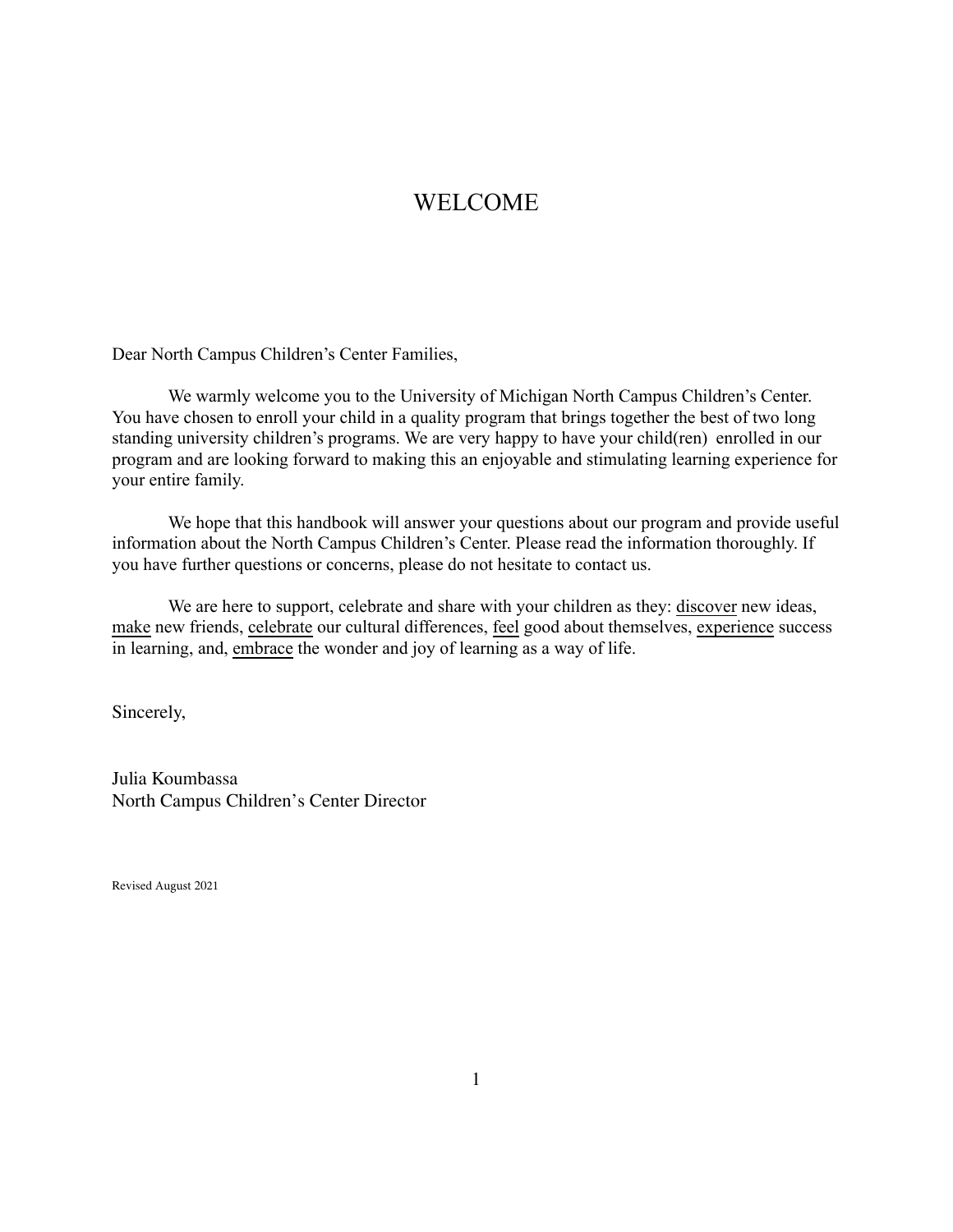#### **Contents**

Mission [Statement](#page-6-0) [Philosophy](#page-6-1) Statement Program [Overview](#page-7-0) [Research](#page-8-0) and Training Quality [Assurance](#page-8-1) State [Licensing](#page-8-2) Annual Program [Evaluation](#page-8-3) by Families [Center](#page-9-0) Staff [Administrative Staff Positions](#page-9-1) **[Director](#page-9-2)** [Program](#page-9-3) Director [Administrative](#page-9-4) Assistant [Teaching](#page-9-5) Staff [Lead Teacher](#page-10-0) [Associate Teacher](#page-10-1) [University Undergraduates](#page-10-2) University Student [Employees](#page-10-3) [Foster Grandparents:](#page-10-4) Staff [Screening](#page-10-5) [Ongoing](#page-11-0) Training for Staff [Enrollment](#page-11-1) Policies [Enrollment](#page-11-2) Priority [Admission Procedures](#page-12-0) [Required Forms](#page-12-1) [Financial](#page-14-0) Policies [Payment](#page-14-1) Policies Flexible [Spending](#page-14-2) Account Late Tuition [Payments](#page-14-3) Cancellation of Enrollment due to [non-payment](#page-15-0)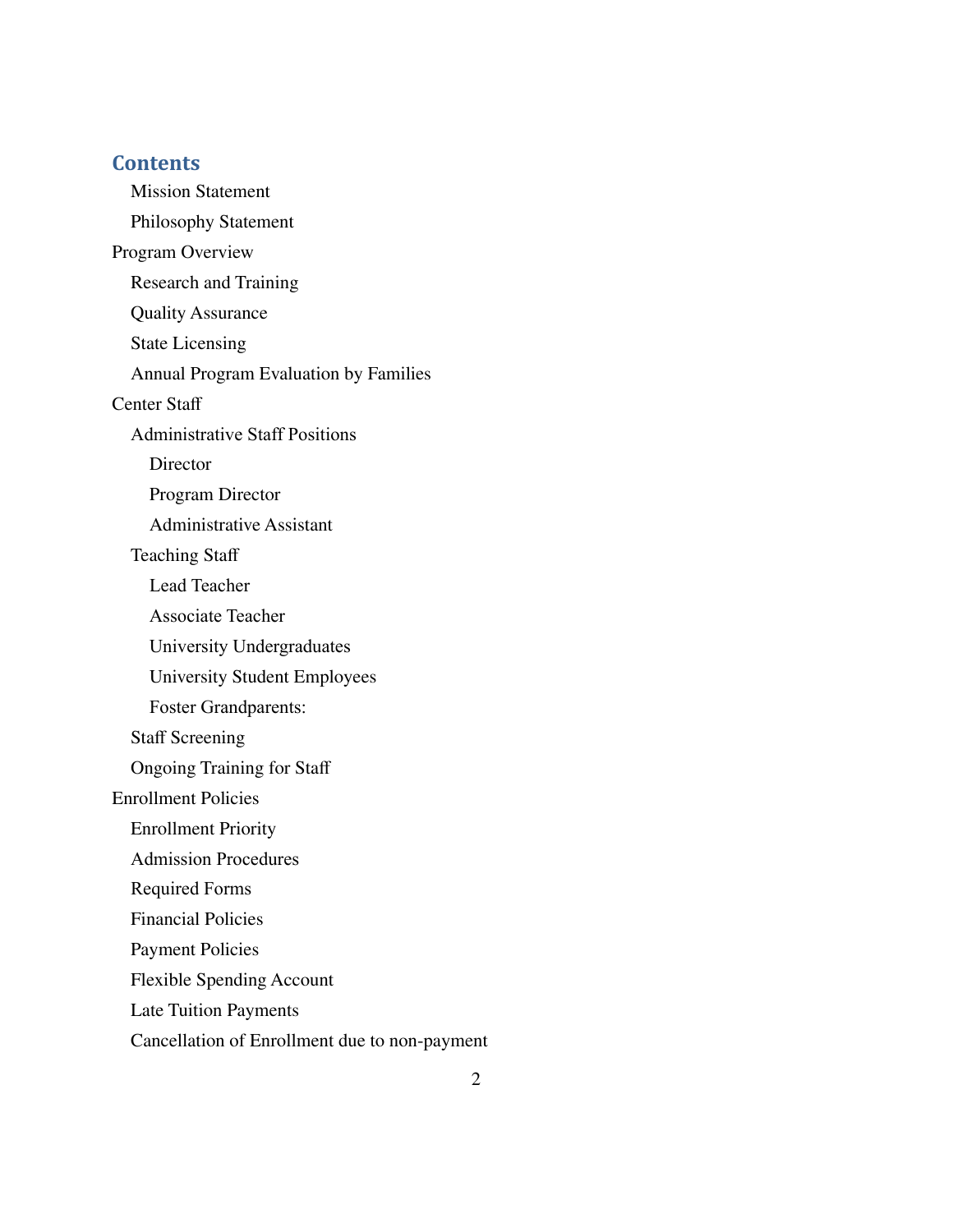Financial [Assistance](#page-16-0) for Child Care Tuition Late [Pick-up](#page-16-1) Fees Early [Withdrawal](#page-17-0) from the program Continued [Enrollment](#page-17-1) **[Communication](#page-17-2)** Contact Information [Confidentiality](#page-18-0) Policy Program [Questions](#page-19-0) and Concerns Parent [Involvement](#page-19-1) Committee Health and Illness [Policies](#page-19-2) Health and [Wellness](#page-19-3) [Illness](#page-19-4) [Indicators](#page-20-0) of Illness [Conditions](#page-20-1) for Exclusion from the Center [Fevers](#page-20-2) [Vomiting](#page-21-0) [Diarrhea](#page-21-1) [Rash](#page-21-2) [Ear Infections](#page-21-3) [Head](#page-22-0) Lice Other [Illnesses](#page-22-1) [Medication](#page-22-2) Procedures [Inadequately](#page-23-0) Immunized Children [Required](#page-23-1) Health Records Contingency Plans for Child Care in [Case of Illness](#page-24-0) Health, Nutrition and Safety Policies [and Procedures](#page-24-1) [Reporting](#page-24-2) Accidents [Injury](#page-25-0) [Emergency](#page-25-1) Blood Borne [Pathogens](#page-25-2) (BBP) Smoking [Prohibited](#page-25-3)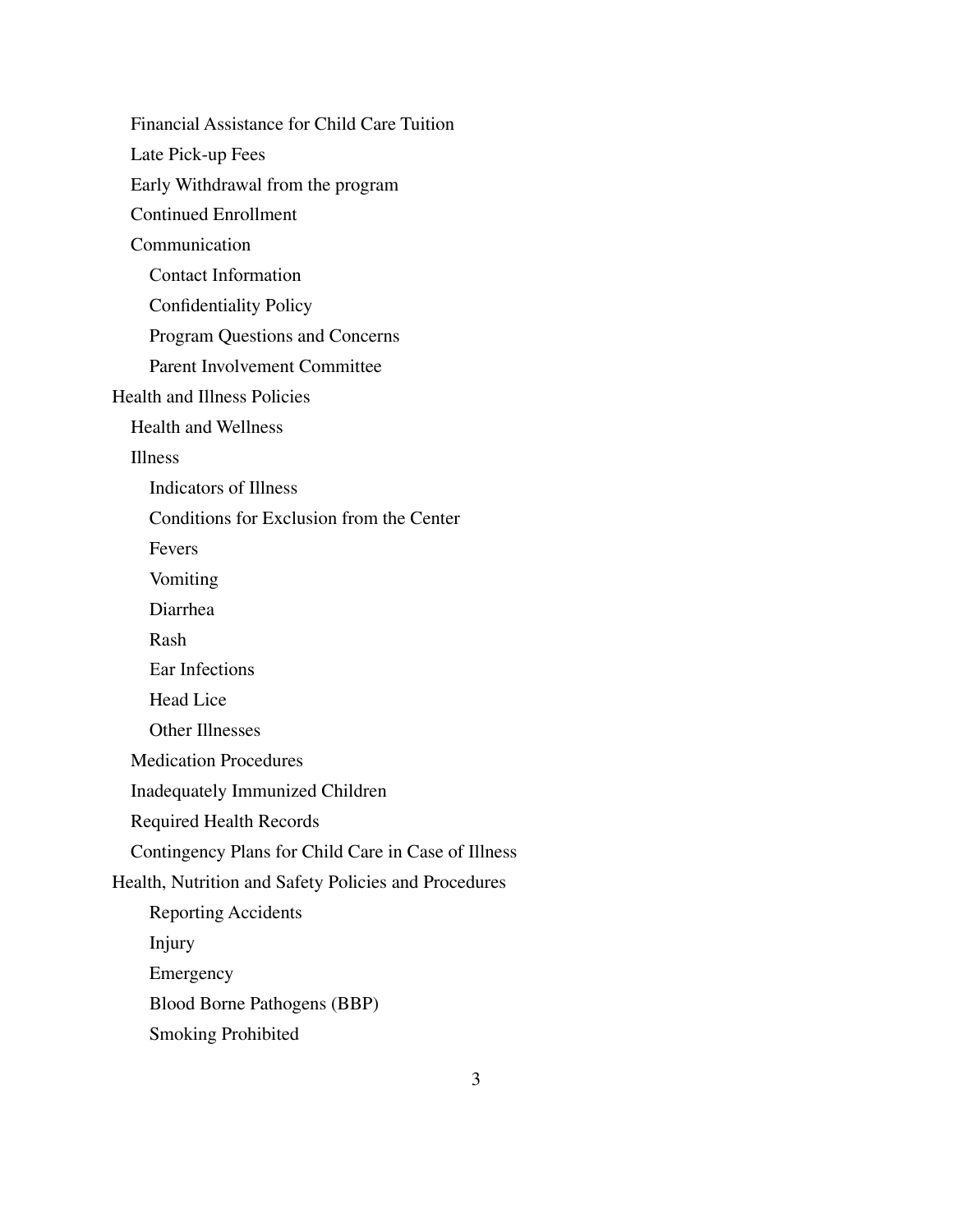Pesticide Notification: Integrated Pest [Management](#page-25-4) Program [Water](#page-26-0) play [Classroom](#page-26-1) Pets Hand Washing [Procedures](#page-27-0) [Sanitization Procedures for Toys and Eating Surfaces](#page-27-1) Health, Safety and Nutrition [Curriculum](#page-28-0) [Nutrition](#page-28-1) Policy [Lunches](#page-28-2) [Snacks](#page-28-3) Food Allergies and Food [Restrictions](#page-29-0) **[Restrictions](#page-29-1)** Safety and [Security](#page-29-2) Fire and [Evacuation](#page-29-3) Drills Release [Authorization](#page-29-4) for a child [Visitors](#page-30-0) to the Center Severe [Weather](#page-30-1) [Emergency](#page-31-0) Closing Policy Notes for [Parents](#page-31-1) Child [Abuse](#page-32-0) Policy Classroom [Information](#page-32-1) A [Child's](#page-32-2) First Days **[Observations](#page-32-3)** Clothing [Guidelines](#page-32-4) [Outside](#page-33-0) Play Sunscreen and sun-block [application](#page-33-1) [Children's](#page-33-2) Arrival and Departure Classroom [Celebrations—birthdays,](#page-33-3) last day, other celebrations Toys from [home](#page-34-0) Field [Trips](#page-34-1) Holiday [Celebrations](#page-34-2) Parent [Participation](#page-34-3) and Involvement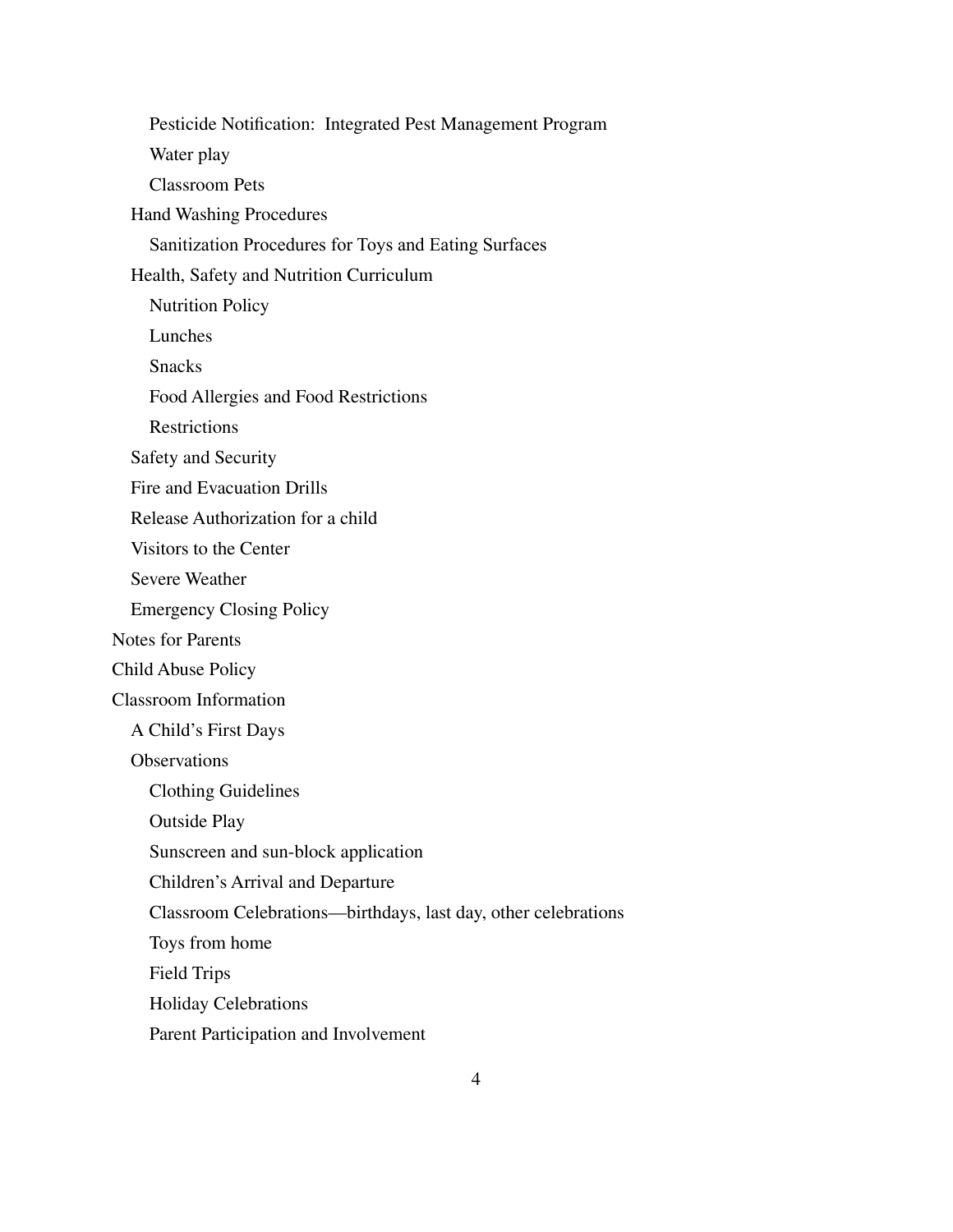Daily [Routine](#page-35-0) Behavior Guidance and [Discipline](#page-36-0) Policy [Center-Wide](#page-37-0) Events [Afterword](#page-37-1)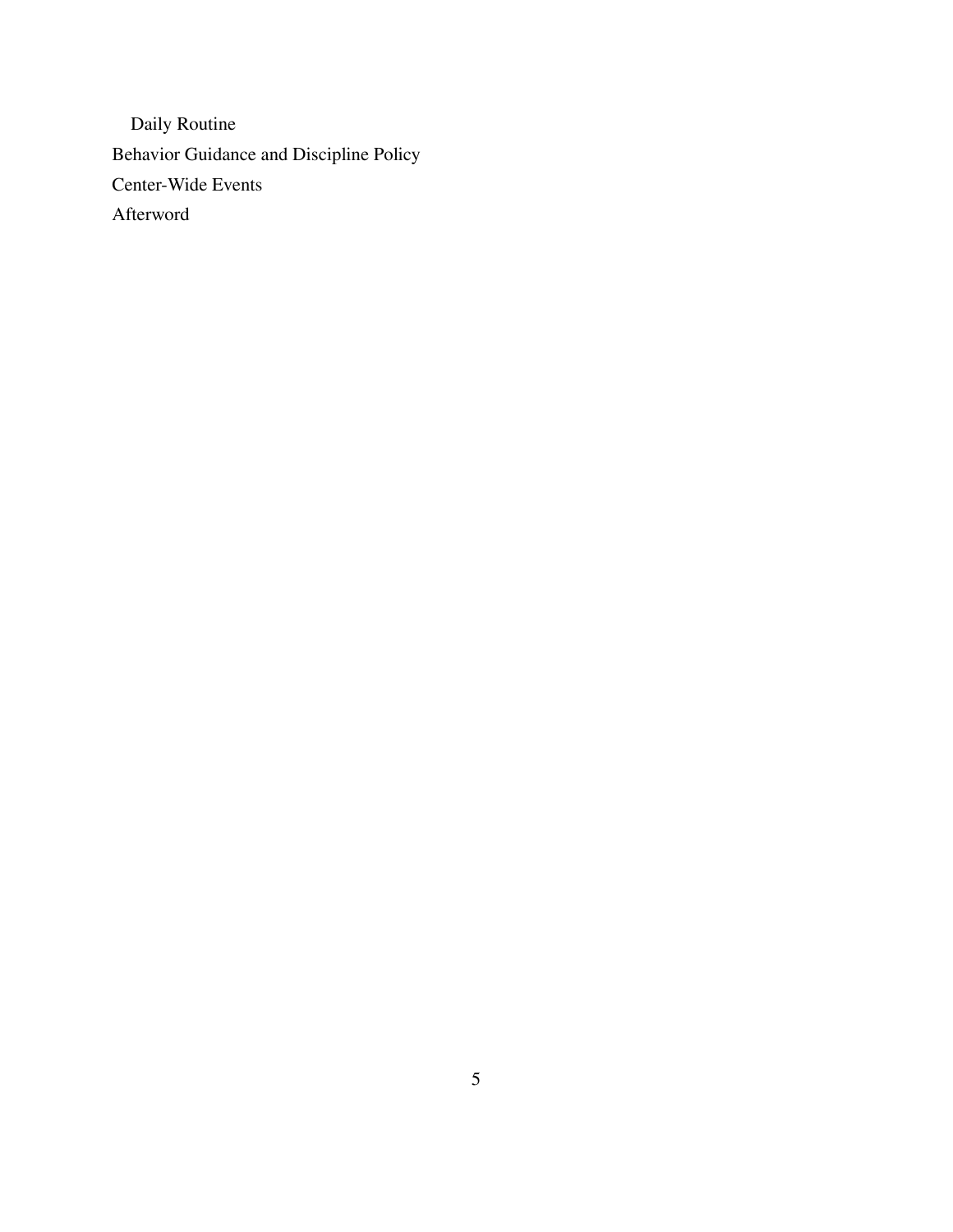# **LOCATION:**

The North Campus Children's Center is located in the UM North Campus Research Complex (NCRC) adjacent to the University of Michigan Northwood Community Apartments.

# **2800 Plymouth Road Ann Arbor, MI 48109**

**Telephone: 734-763-3939 Fax: 734-763-8845**

# **Website: http://hr.umich.edu/childcare/northcampus/**

**Hours**: Monday – Friday 7:30 am – 5:30 pm

# **NCCC ADMINISTRATION**

Julia Koumbassa, Director [juliako@umich.edu](mailto:lwcoon@umich.edu)

Michelle Freund, Program Director [freundm@umich.edu](mailto:freundm@umich.edu)

Mark Guevara, Administrative Assistant [mguevara@umich.edu](mailto:mguevara@umich.edu)

Emily Fanelli, Resource Teacher [eblaw@umich.edu](mailto:eblaw@umich.edu)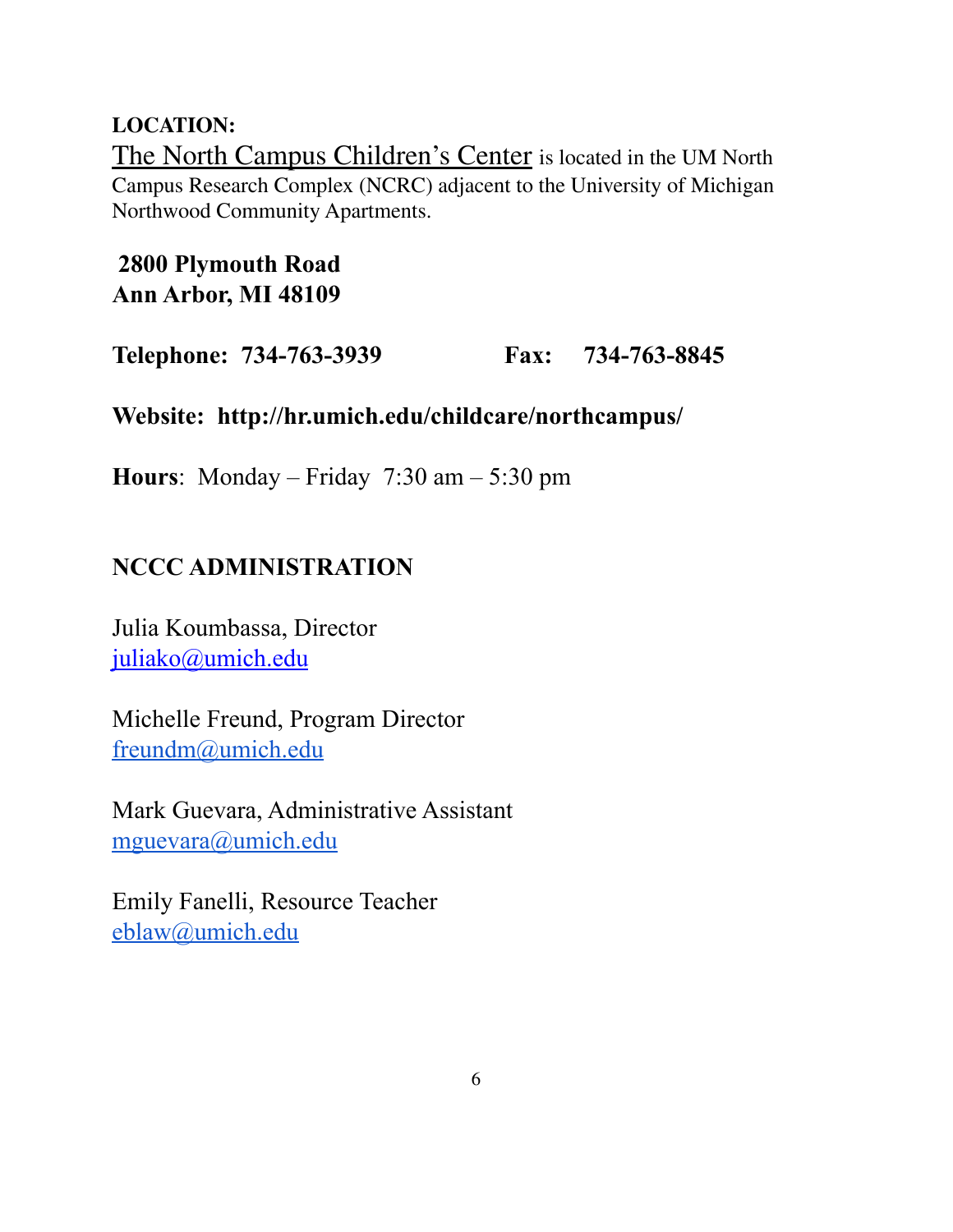# **University of Michigan North Campus Children's Center**

General Information

### <span id="page-6-0"></span>**Mission Statement**

The University of Michigan Children's Programs are committed to:

- Providing exemplary early childhood care and education for children of University faculty, staff and students. Members of the community are welcome to enroll at the North Campus Children's Center.
- Collaborating with and serving as a resource for the University faculty's educational, research and service missions.
- Providing students interested in the development of young children with a setting for observation, participation and research.
- Forming partnerships among parents, early childhood teachers and researchers to achieve these goals.

### <span id="page-6-1"></span>**Philosophy Statement**

Our program is dedicated to providing a safe, supportive, consistent, challenging and holistic environment for young children and their families. Each child's day has an individual rhythm, as well as a predictable flow and structure. To ensure this balance, we provide a warm, nurturing setting that encourages children to learn through hands-on interactive exploration. A play based approach is implemented to provide a child centered and teacher guided curriculum, in which children are encouraged to construct their own knowledge. We are committed to creating a nurturing learning environment in partnership with parents to develop a sense of belonging and high self-esteem in each child. Staff receives comprehensive ongoing professional development to keep current with the unique needs of young children and their families.

*We believe this philosophy represents the foundation on which to begin a lifelong learning process and to launch a positive sense of self, others and the world around them.*

#### **We strive to….**

- Nurture positive self-esteem by providing an environment for successful experiences.
- Provide an inclusive environment meeting the unique and special needs of all children.
- Provide opportunities to develop social skills.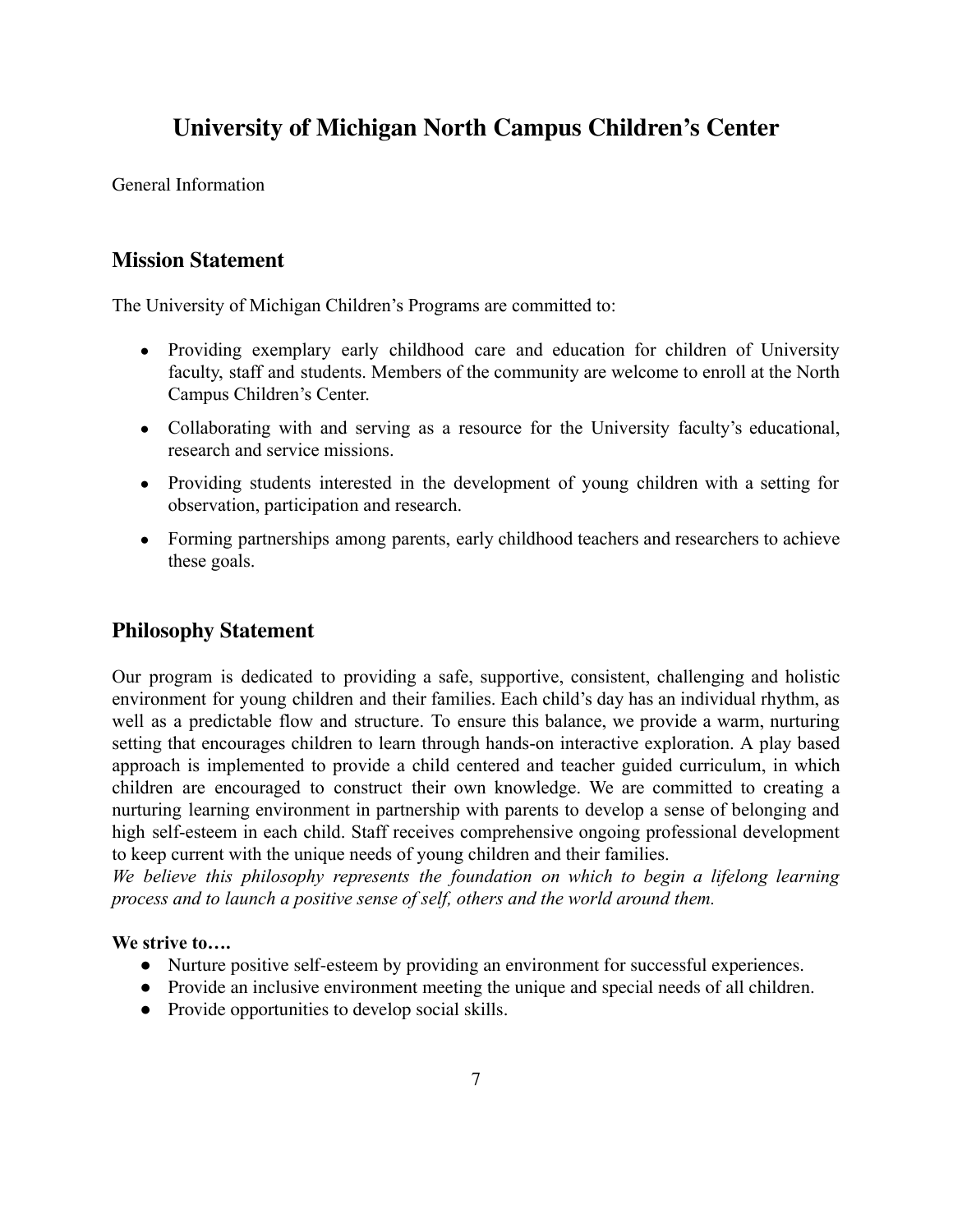- Encourage emotional development through verbal expressions of thoughts and feelings, finding acceptable ways to expressing feelings, and learning to recognize and accept emotions in others.
- Foster responsibility for oneself in self-help, health, safety and interpersonal areas and to facilitate appropriate independence.
- Encourage the physical development of large motor skills through outdoor and indoor activities as well as fine motor development through the use of manipulative toys, blocks and puzzles and other small tools and writing utensils. Enhance creativity by offering many kinds of materials and experiences in music, art, dramatics and literature.
- Develop language, literacy skills and multilingual skill and appreciation through stories, music and songs, dramatic play, problem solving, group discussion, and a print rich environment.
- Facilitate cognitive development by broadening the child's experiences to increase their knowledge base, concepts and skills acquisition.
- Promote cross-cultural understanding and respect by providing children with experiences in diversity through multi-cultural and anti-bias curriculum.
- Stimulate divergent thinking by offering ample opportunity for hands-on experience in problem solving and exchanging ideas.

### <span id="page-7-0"></span>**Program Overview**

University of Michigan North Campus Children's Center (NCCC) is a program serving children from 3 months until age-eligible for Kindergarten, with both half-day and full-day classes for preschool age children and full-day classes for infant and toddler age children. The Program provides young children with an exemplary early childhood education experience while serving as a resource for the University faculty's scholarly agenda and providing University students interested in the development of young children with a setting for observation, participation and research. Class schedules and times are available at the center.

Our curriculum is designed to nurture social behavior and enhance the child's self-concept. The developmentally appropriate program includes a balance of child and teacher initiated activities to build into a well-defined and consistent daily routine. A hands-on approach to learning is implemented to provide a child centered curriculum with teacher guidance. Our play-based curriculum is designed by teams of professional teachers in a way that is ever evolving and adapting to meet the needs and interests of the children. Attention is given to social, cognitive and physical development. Children will have the opportunity to enjoy both large and small group activities that include music, art, cooking, math and science activities and other enriching activities.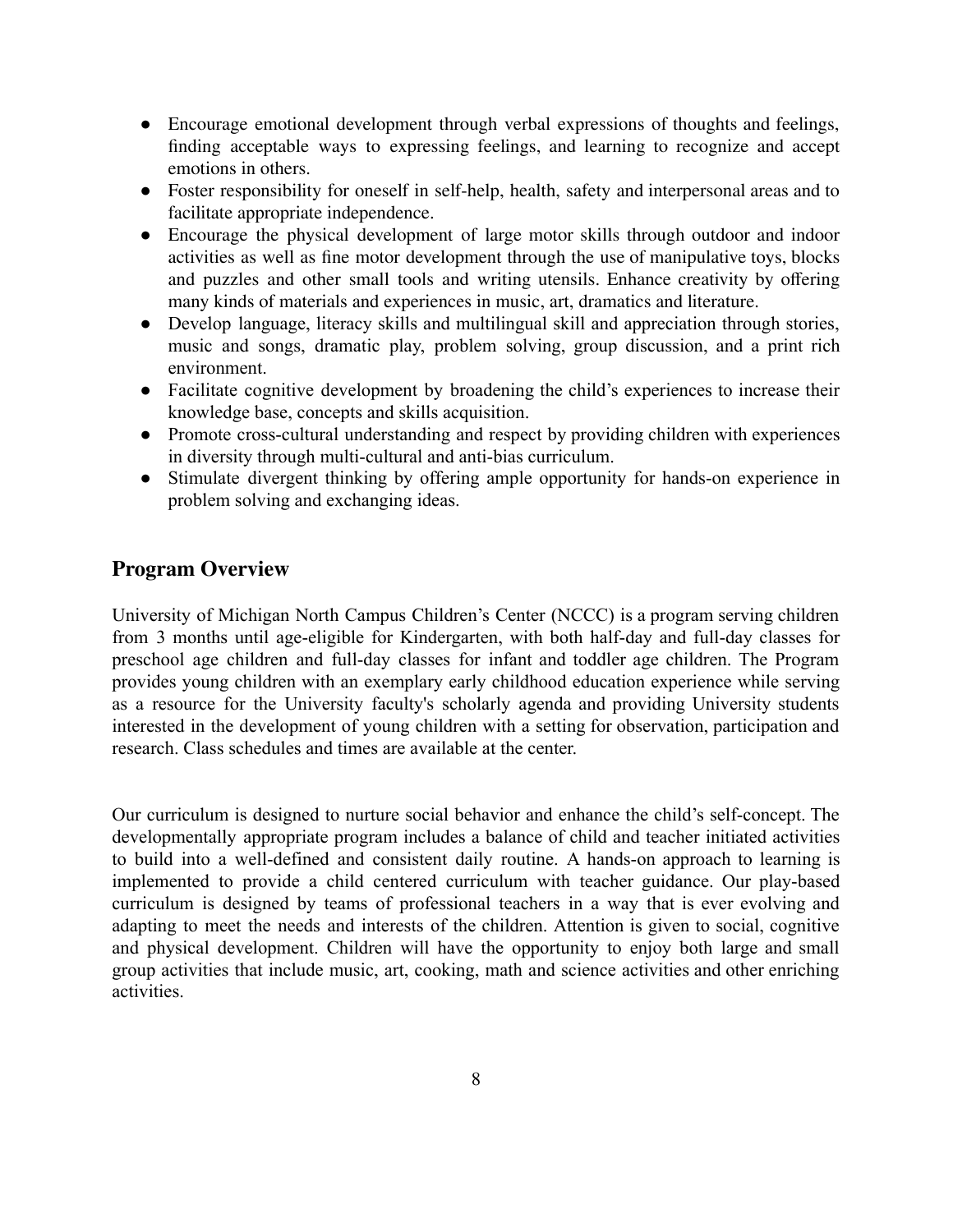#### **The Multi-Age Preschool Level Classroom**

is designed to foster the acceptance of differing abilities and ages. It allows the children to experience leadership and nurturing skills and creates a real life community where children grow together at their own rate and ability level. Children remain in the same group with the same teachers from year to year to create a security and consistency for young children. Within the multi-age environment, each child has an individualized learning plan based on the child's interests, abilities and needs.

#### <span id="page-8-0"></span>**Research and Training**

A primary mission of the U-M early childhood programs is to provide observation, training and research opportunities for faculty and students. These individuals come from a variety of disciplines including psychology, education, social work, nursing, pediatrics, and psychiatry. The training and research activities at the Center are a positive addition to the program, and provide information on the development of children to the research community at large.

#### <span id="page-8-1"></span>**Quality Assurance**

NCCC is professionally staffed and each classroom group includes a team of teachers comprised of Lead Teachers and Associate Teachers. Many of these teachers have advanced degrees in Early Childhood Education (ECE) and/or Child Development, and all are University of Michigan employees.

The teaching teams are complemented by university students. Undergraduate practicum placement students, temporary student employees, or graduate student researchers are routinely involved with each classroom of children. The adult to child ratio ranges between 1:3 and 1:8 within the programs.

#### <span id="page-8-2"></span>**State Licensing**

NCCC is licensed by the State of Michigan and operate in compliance with the rules and regulations. The rules indicated set forth the minimum standards for the care and protection of children attending Michigan's child care centers. The regulations can be found at

[https://www.michigan.gov/lara/0,4601,7-154-89334\\_63294\\_5529\\_7143---,0](https://www.michigan.gov/lara/0,4601,7-154-89334_63294_5529_7143---,00.html) [0.html](https://www.michigan.gov/lara/0,4601,7-154-89334_63294_5529_7143---,00.html)

#### <span id="page-8-3"></span>**Annual Program Evaluation by Families**

All parents will be asked each year to complete a family survey concerning the program. This survey will give parents a chance to evaluate the program and class in which their child is enrolled.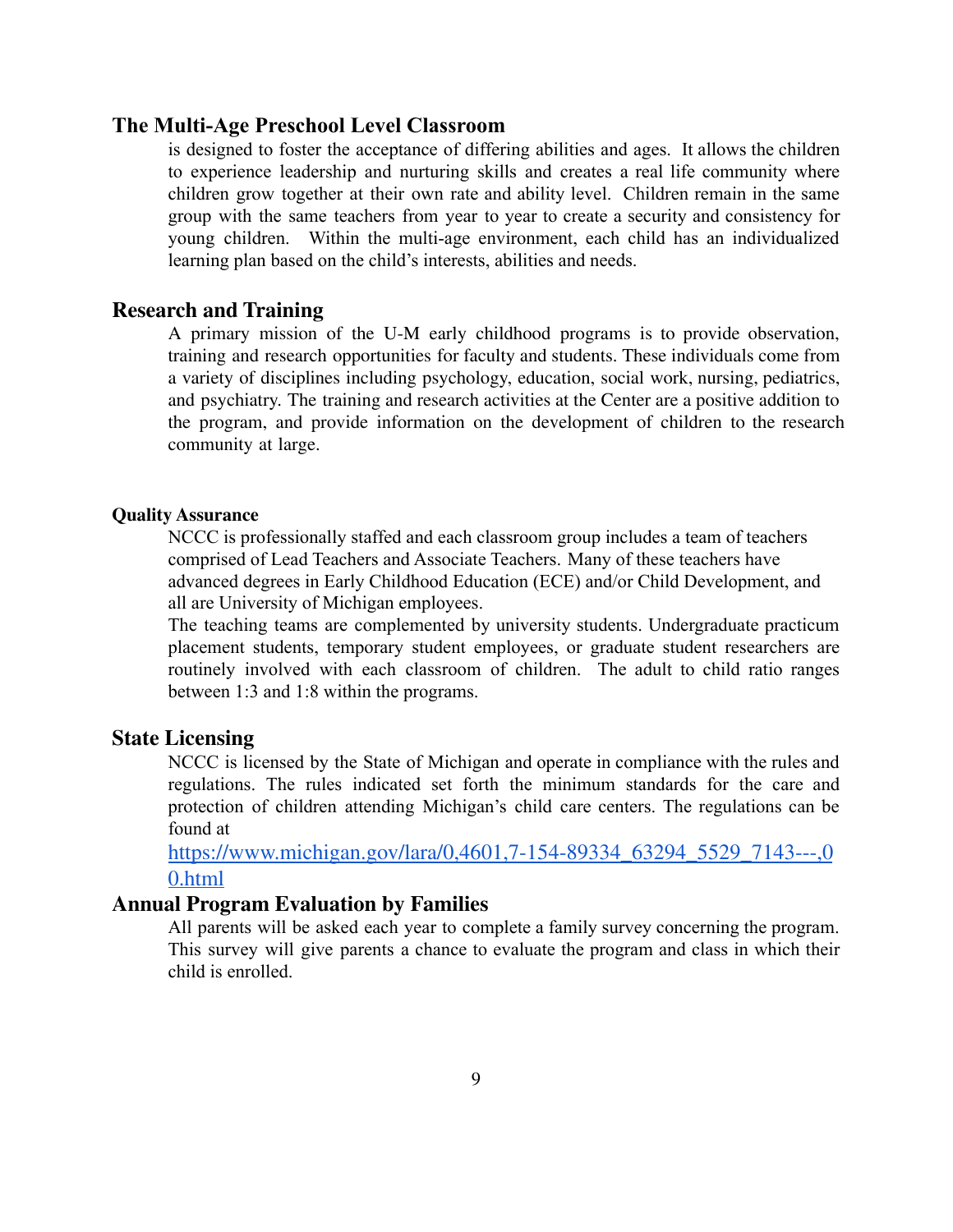# <span id="page-9-0"></span>**Center Staff**

#### <span id="page-9-2"></span><span id="page-9-1"></span>**Administrative Staff Positions Director**

The Director is responsible for the daily operation of North Campus Children's Center. In so doing, the Director is responsible for a variety of aspects of the operation of the program, some of which include: insuring the State of Michigan Licensing Rules for child care centers are met; supervision of enrollment of the program, overseeing collection of parent fees; evaluating staff annually; informing parents about program events and Center related information, overseeing the research and training within the program; ensuring that policies and procedures are current and available; monitoring and developing annual budget projections; providing for staff development and organizing training opportunities, providing guidance and direction to teaching staff in support of a well-planned play based curriculum; providing staffing and overseeing hiring; supervising the physical plant including all building and grounds. The Director is available to discuss any concerns regarding the philosophy and policies of the Center, or to negotiate difficulties.

#### <span id="page-9-3"></span>**Program Director**

The Program Director provides support to the Director on any number of projects and tasks needed to operate the program. The Program Director is responsible for program assessment tools, and auxiliary programs such as parent education and social events.

#### <span id="page-9-4"></span>**Administrative Assistant**

The Administrative Assistant coordinates all of the day-to-day communication within the Center. Additionally, this person assists the parents, students, staff, and the center and program directors in various aspects of program operation.

#### **Resource Teacher**

The Resource Teacher assists the center and program, staff, directors and parents in various aspects of program operation.

#### <span id="page-9-5"></span>**Teaching Staff**

Each classroom is staffed with two to three professional teachers, sometimes four depending on the group size and age of the children. The teaching staff has paid planning time (or non-contact time) as part of their dedicated work day. The schedules of contact and non-contact time vary to accommodate the degree of supervision and participation in program activity that is associated with each teacher level.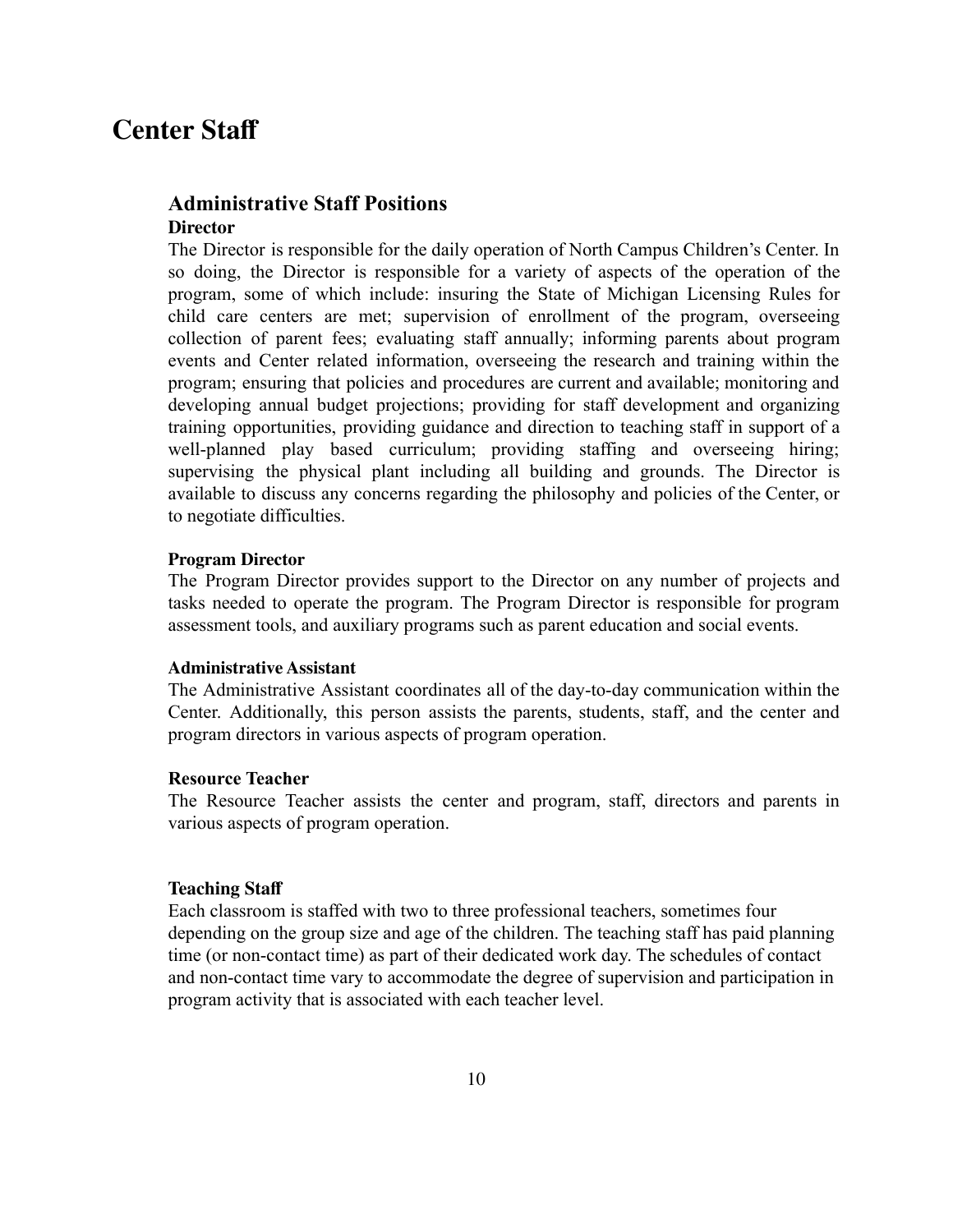#### <span id="page-10-0"></span>**Lead Teacher**

The Lead Teacher is responsible for developing and teaching curricula in accordance with developmentally appropriate practices. Teachers are responsible for daily and ongoing communication with parents, supervision of Associate Teachers and University students, facilitating research and training activities of interdisciplinary departments and supporting the administrative, educational and operational activities of the Center in collaboration with the Director.

#### <span id="page-10-1"></span>**Associate Teacher**

The Associate Teachers are responsible for assisting the Lead Teachers in the development of instructional methods and materials, teaching curricula in accordance with developmentally appropriate practices, evaluating, documenting and assessing the development and progress of children, and to assist in the research and training activities of interdisciplinary departments.

#### <span id="page-10-2"></span>**University Undergraduates**

The UM Early Childhood Programs are child care centers serving as interdisciplinary research and training sites for the university. Each semester, university undergraduates are involved in practicum placements for various departments such as Psychology and Nursing. These courses are field placements for students interested in the growth and development of children.

Each academic semester the Psychology practicum "Directed Experiences with Children" and Project Outreach are offered through the UM Early Childhood Programs as a field placement for students interested in the growth and development of children. Students are supervised within each classroom placement by the designated classroom teachers.

#### <span id="page-10-3"></span>**University Student Employees**

The UM Early Childhood Programs employ university students who work as support staff with the teachers and throughout the programs. These student employees often elect to return semester after semester throughout their undergraduate careers, providing long term work experience for the student and continuity of staffing for the Centers.

#### <span id="page-10-4"></span>**Foster Grandparents:**

NCCC invites members of a county wide organization that brings seniors from the community into the center to provide an intergenerational experience for the children in the classroom.

#### <span id="page-10-5"></span>**Staff Screening**

In order to comply with licensing regulations, all staff members are screened by Michigan State Police and Michigan Protective Services for any substantiated criminal history on file within our state. State of Michigan fingerprinting.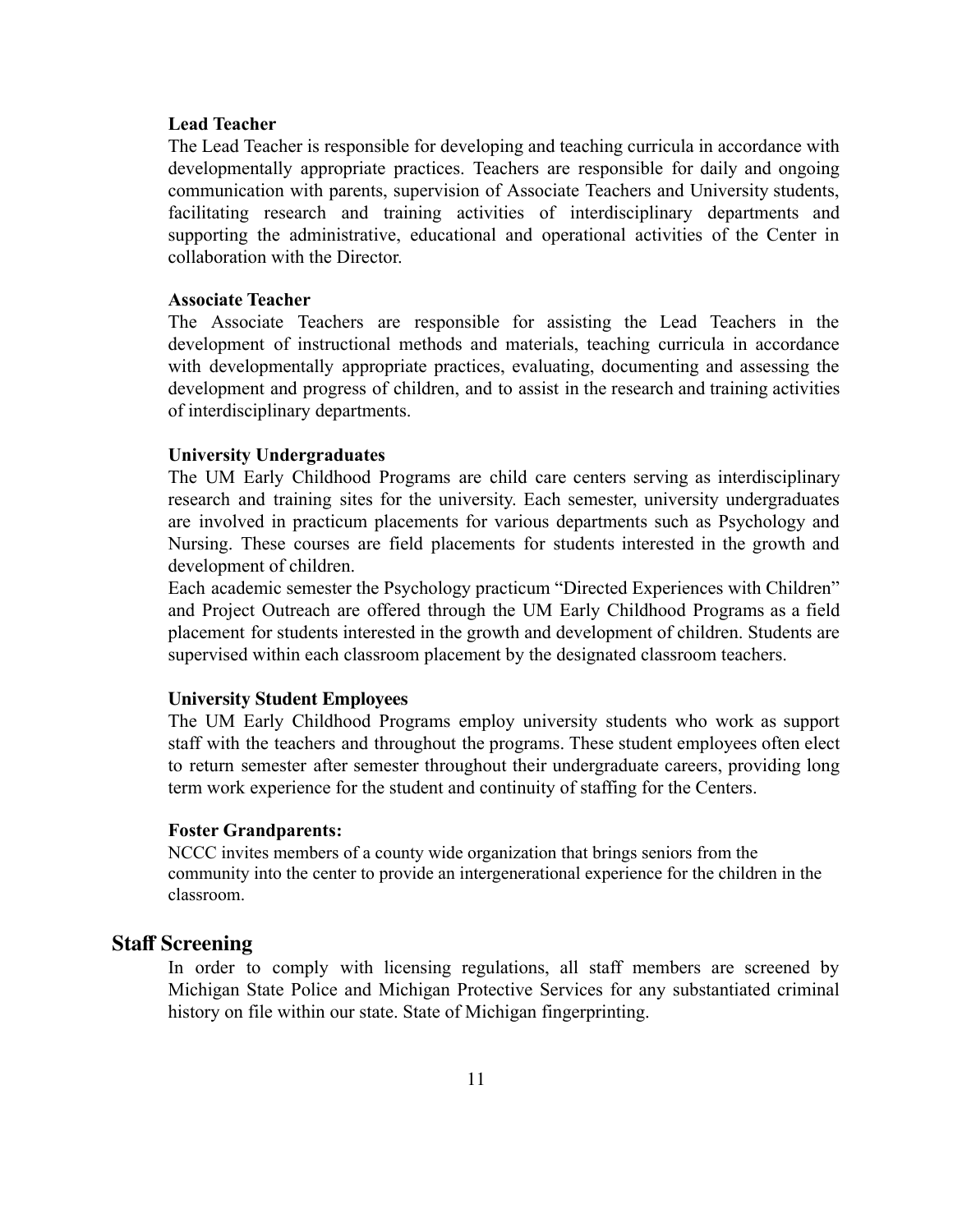### <span id="page-11-0"></span>**Ongoing Training for Staff**

Ongoing professional development opportunities for teachers and staff are provided by the UM Early Childhood Programs and occur throughout the year. Teachers are provided opportunities to attend Early Childhood Conferences and trainings on an annual basis. All staff is trained on the following topics:

- Cardiopulmonary Resuscitation (CPR)
- First Aid
- Bloodborne Pathogens
- Knowledge of Evacuation Procedures
- Identifying Signs & Symptoms of Child Abuse and Neglect
- Shaken Baby & Safe Sleep (infant teachers only)

### <span id="page-11-1"></span>**Enrollment Policies**

NCCC is open to the public while providing priorities to families currently affiliated with the University of Michigan, Ann Arbor campus, as students, staff, and faculty. Available spaces are filled based on a waiting list system, which includes enrollment priority criterion as described below. Enrollment occurs on an annual basis beginning in the late winter for the following fall, and as openings may occur within a school year in the event that a family leaves the Center. The waiting list provides a first-come, first serve, age eligible process using the enrollment priority criterion to determine the order in which families will be contacted. Families can access the waitlist application online at

<http://hr.umich.edu/childcare/>

Please note that children need not be toilet trained to be eligible to enroll at the Center for any *age group.*

#### <span id="page-11-2"></span>**Enrollment Priority**

- 1. Siblings of children of University affiliated families', including Post doc and research fellows, currently enrolled at NCCC.
- 2. Children currently enrolled at a UM Center who want to enroll at a different UM center.
- 3. Families currently affiliated with the University of Michigan: This includes students, staff, and faculty.
- 4. Non-UM-Affiliated Families: Please note: Families who do not have a current UM affiliation are considered "Non-UM Families".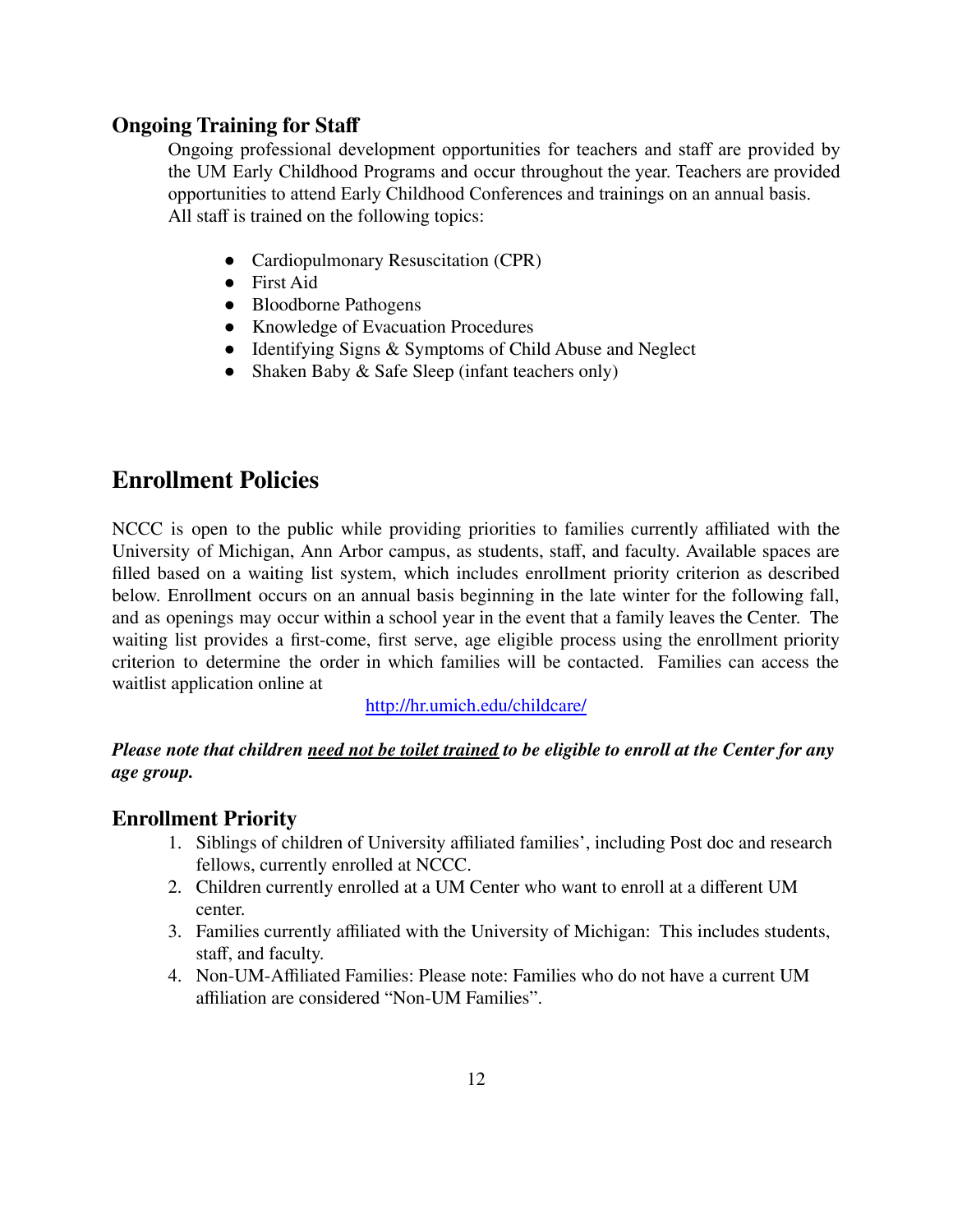### <span id="page-12-0"></span>**Admission Procedures**

#### **Final Acceptance of Enrollment**

Final acceptance of an offer for enrollment requires a signed agreement and paid registration fee. There is a registration fee for children entering the program for the first time.

#### **Parent Orientation**

A Parent Orientation is required for all new families. An online orientation will be made available to new families. Program policies and procedures will be reviewed. Parents will have the opportunity to ask questions about the program at the time of the child's classroom visit.

#### **Transition to School**

At the beginning of the school year parents will be offered the opportunity to bring their children to an open house in order to visit their new classrooms and meet their teachers. Children beginning school during the school year (after September) are required to have a class visit. The visit will last for about an hour. We ask that the parent remain in the classroom during the entire visit. This is an opportunity for the child and parent(s) to meet the teachers and other children and for the child to explore their new classroom. Parents and teachers may discuss the transition plan into the classroom that best meets the needs of the child.

#### <span id="page-12-1"></span>**Required Forms**

The program is required to maintain a file on each registered child. Parents are required to return the following completed forms before the child attends class:

#### **1. Parent Enrollment Agreement**

Financial policies and procedures are described in the Parent Enrollment Agreement as well as the child's schedule, tuition amount and enrollment period. This is the agreement that is required for final enrollment.

#### **2. Child Information Record**

A Child Information Record must be completed and signed by the parent(s) or guardian(s) for each child enrolled in the program. It is important that all phone numbers, email addresses, and addresses be kept current on this form. The child information record will be completed each year your child attends NCCC.

#### **3. Current Immunizations**

Documentation of current immunizations or a signed statement of parental objection to the immunization, or a medical exemption signed by a physician must be submitted before a child may attend class.

#### **4. Child Family Information Form**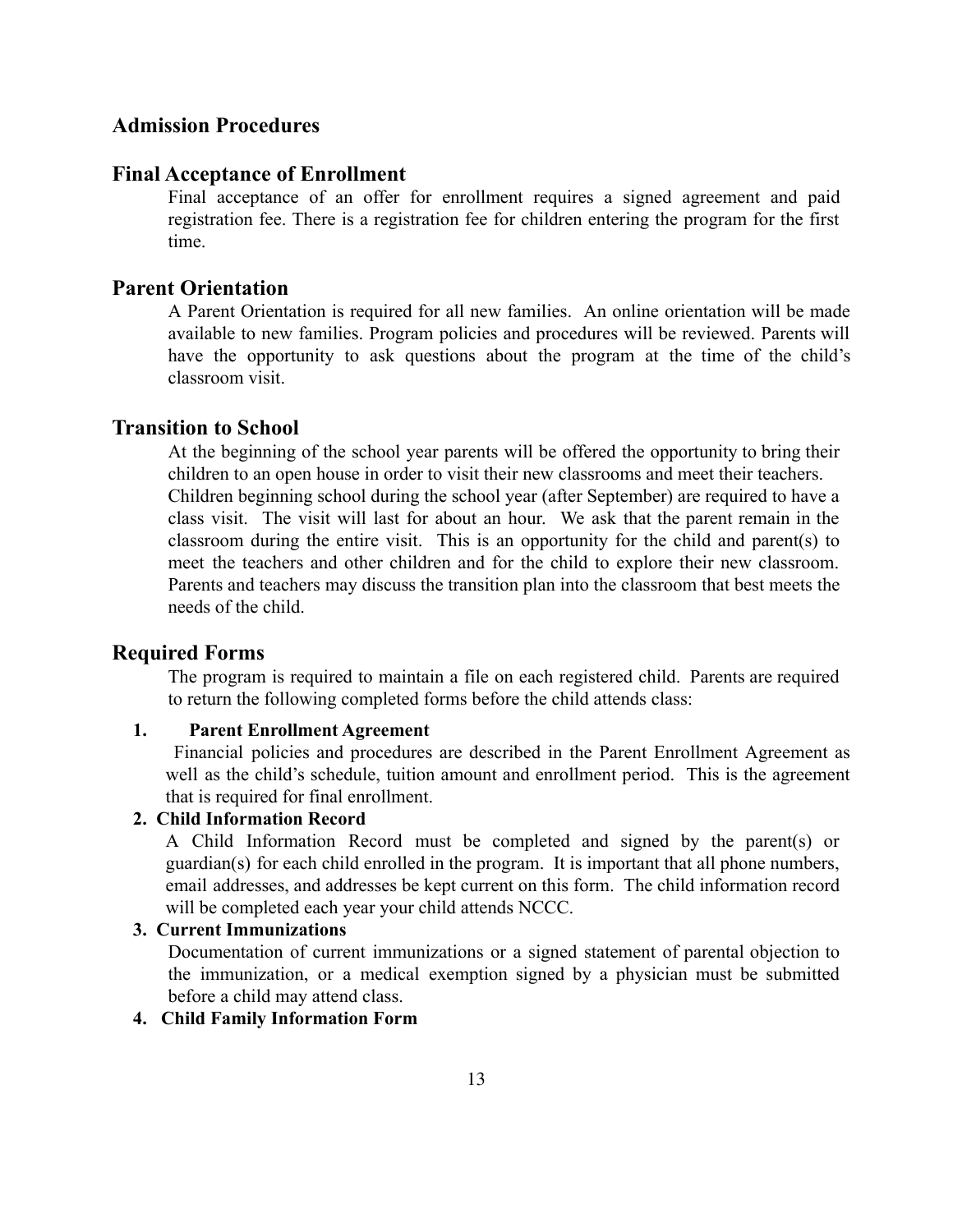This form gives the teacher important information to help them know as much as possible about your child. The information is confidential and is reviewed only by classroom personnel.

### **5. Parental Permission Form**

The Center requires parental permission for some practices, such as applying sunscreen and non-prescription topical cream or lotion, research, and including family information in our class directory. Parents may sign at their own discretion to give permission for such practices.

### **6. Health Appraisal**

The State of Michigan requires updated health related information on all children enrolled in child care programs. This form must be filled out and signed by your child's source of medical care. The information must be in their file within 30 days after the child's first day of school.

### **For children 29 months of age and younger:**

• The initial health appraisal must be performed within the preceding three months of enrollment and must be updated yearly.

## **For children 30 months of age and older:**

● The initial health appraisal must be performed within the preceding year of enrollment and must be updated every two years.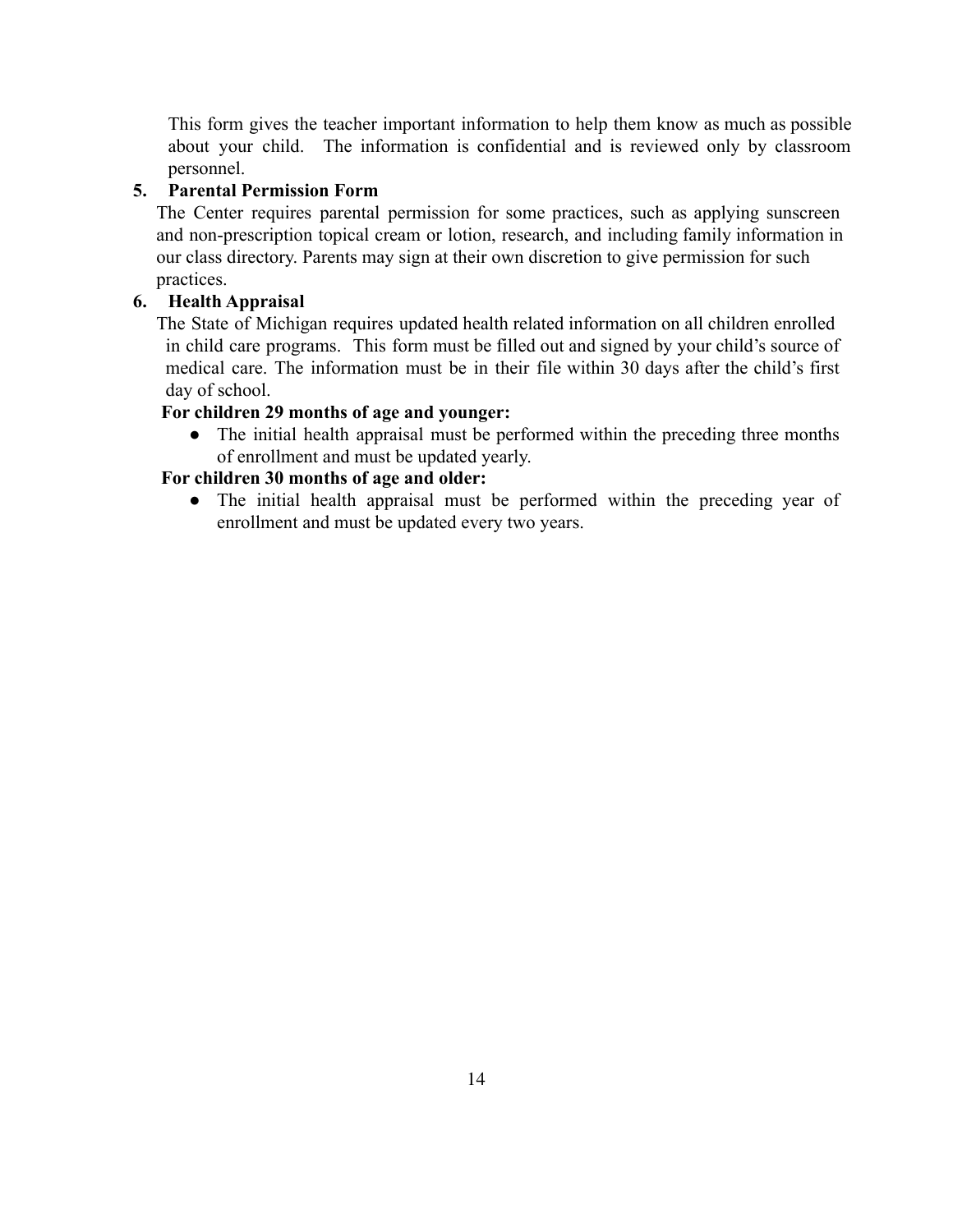#### <span id="page-14-0"></span>**Financial Policies**

#### **Registration Fees and Tuition Deposits**:

- In order to secure a child's space for the upcoming school year, a registration fee for new families will be due.
- **Registration fees are not refundable.**
- A tuition deposit is payable at the time of enrollment. The tuition deposit is equal to one-half of the monthly tuition amount. The deposit is held throughout the time a child is enrolled at NCCC. For families continuing for multiple years, the tuition deposit will move forward to the next school year. For families completing their agreement period, the deposit will be returned. Families withdrawing prior to the end of their contract will receive full credit for their deposit if 6 weeks written notice is provided. The tuition deposit will not be returned if notice is not provided.
- Families eligible for financial assistance who wish to make a payment plan for their tuition deposit may discuss this with the Director.

#### <span id="page-14-1"></span>**Payment Policies**

#### **Tuition**

Tuition is based on enrollment, not attendance; therefore, no credit is provided for absences due to a child's illness or vacations or for reasons beyond the reasonable control of the staff (i.e. weather, utility interruptions, etc.). No tuition will be charged for the determined days the center is closed during the program year. (Refer to the Center calendar).

#### <span id="page-14-2"></span>**Flexible Spending Account**

Families participating in flexible spending account programs can receive documentation from the Center for processing their reimbursement.

#### <span id="page-14-3"></span>**Late Tuition Payments**

Late tuition payments will be charged a late fee. This fee will be applied the day after payment is due.

#### **Change of schedule fee**

An administration fee will be charged for any change made in program or schedule with the exception of a scheduled transition.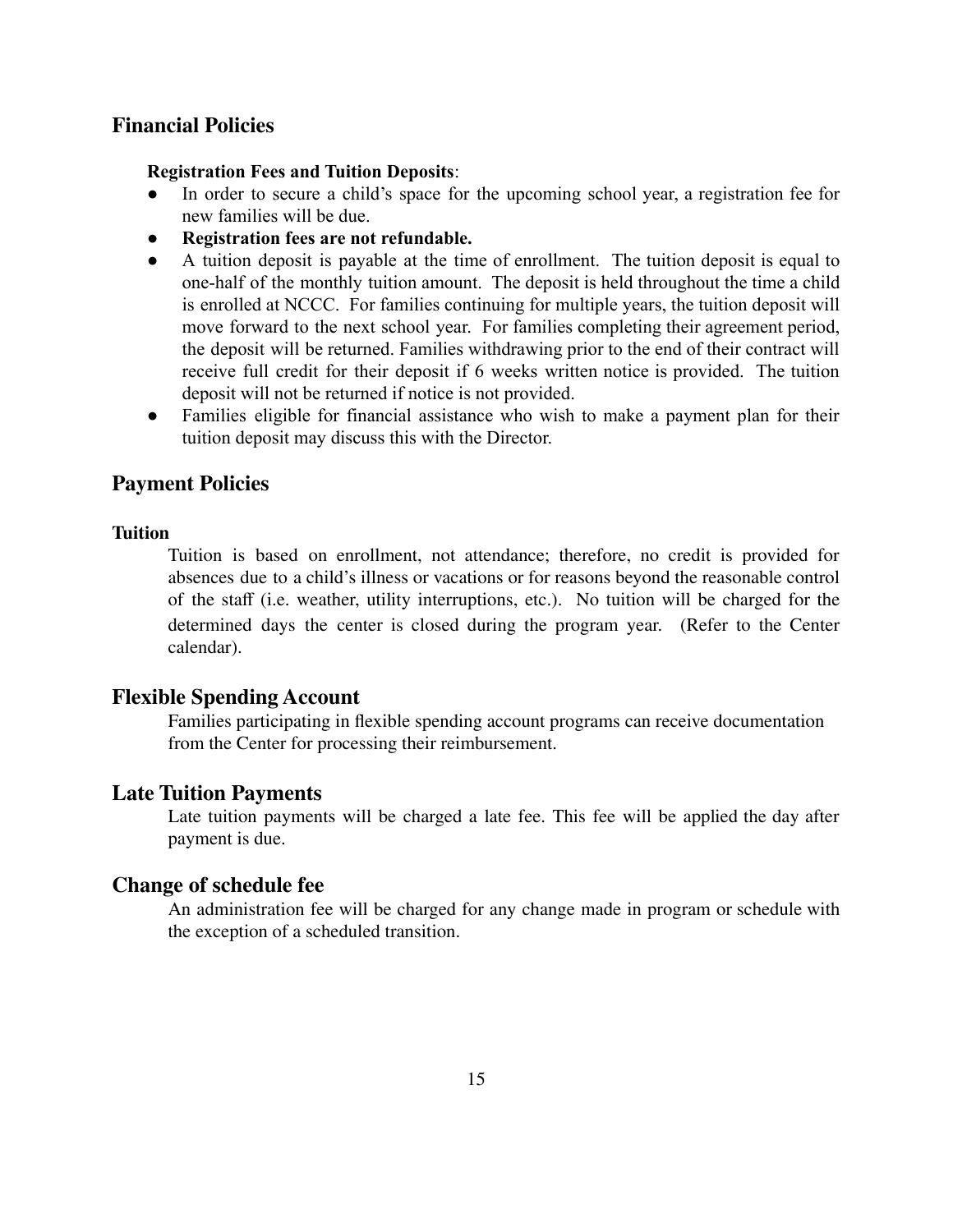# <span id="page-15-0"></span>**Cancellation of Enrollment due to non-payment**

Enrollment may be cancelled by written notification from NCCC if a parent is not current with tuition. Please speak with the NCCC Director if special circumstances arise that make paying tuition difficult to discuss possible payment plans.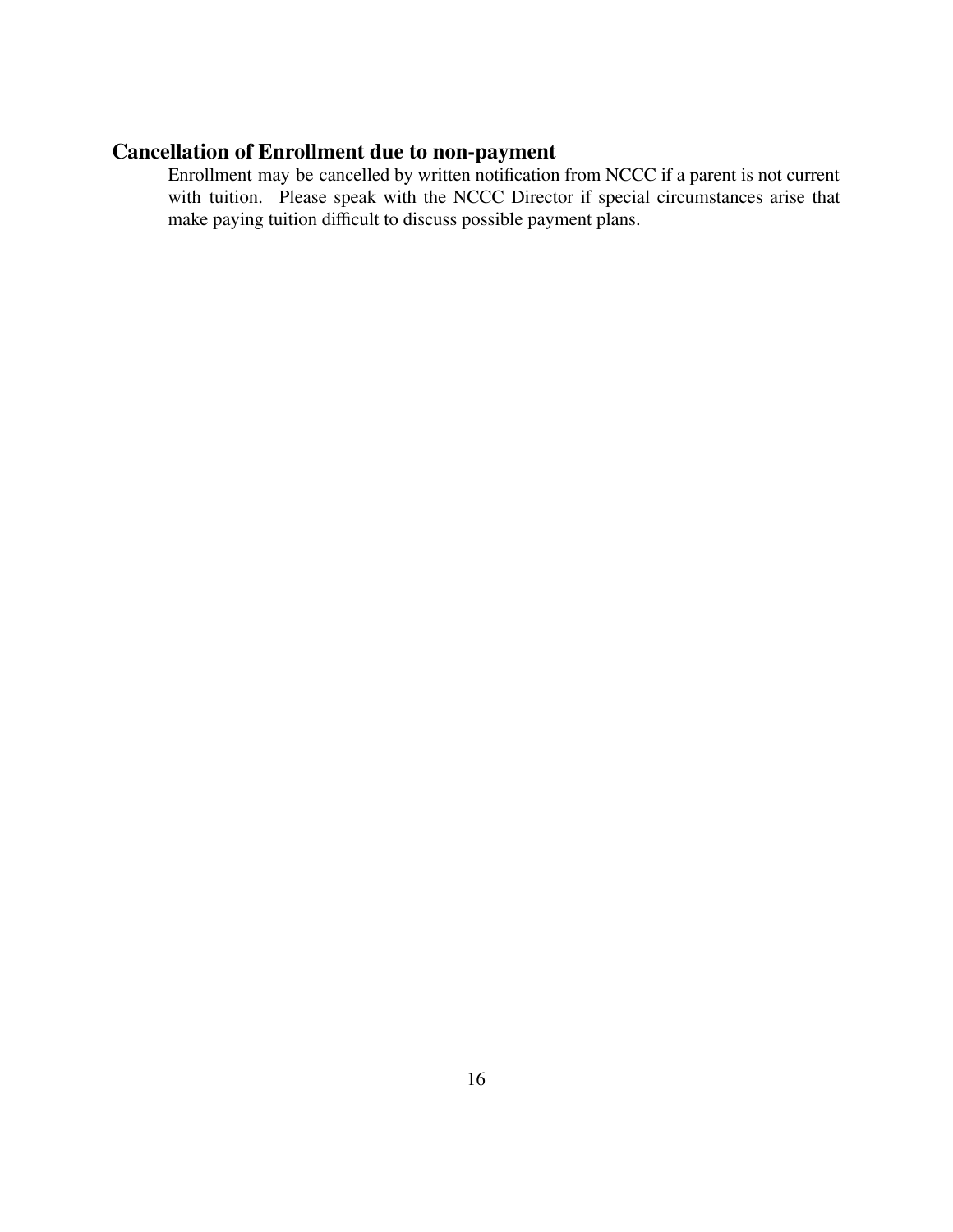#### <span id="page-16-0"></span>**Financial Assistance for Child Care Tuition**

University of Michigan students, faculty, and staff, may be eligible to receive financial assistance to help pay for child care. The University offers two forms of financial aid for child care expenses. The Child Care Tuition Grant Program offers discounted child care rates at UM Ann Arbor Campus sponsored programs. The Child Care Subsidy Program is a grant students can use to pay for care provided by any licensed child care provider and is offered through the Office of Financial Aid.

If an individual meets the Child Care Subsidy eligibility requirements, he or she must apply for the subsidy prior to applying for the Child Care Tuition Grant. Once eligibility for the Child Care Subsidy is determined, the family may then apply for the Child Care Tuition Grant. Families may be eligible to receive additional funding from the Child Care Tuition Grant.

For information and eligibility requirements, visit:

Child Care Subsidy site:

<http://www.finaid.umich.edu/Home/HowtoApplyforAid/StudentswithChildCareExpenses.aspx>

Child Care Tuition Grant:

<http://hr.umich.edu/worklife/childcare/moneymatters.html>

If you have questions or require further information about the Child Care Tuition Grant, please speak the Child Care Tuition Grant coordinator. Contact information is available at the Center.

#### **UM Early Childhood Centers Scholarship Program**

The UM Early Childhood Centers have had a long-standing commitment to families who may demonstrate financial need through the support of the Early Childhood Centers scholarship program. There are partial tuition financial assistance programs for eligible families who are enrolled at NCCC and for UM-affiliated and Non UM-affiliated families.

#### <span id="page-16-1"></span>**Late Pick-up Fees**

Each classroom schedule has a fifteen minute period before closing time where the children are prepared for going home. Parents are expected to pick up their child by the time of closing or before. Families will be charged a late fee if parents arrive past the closing time. Please notify the staff if you know you are going to be late. This is helpful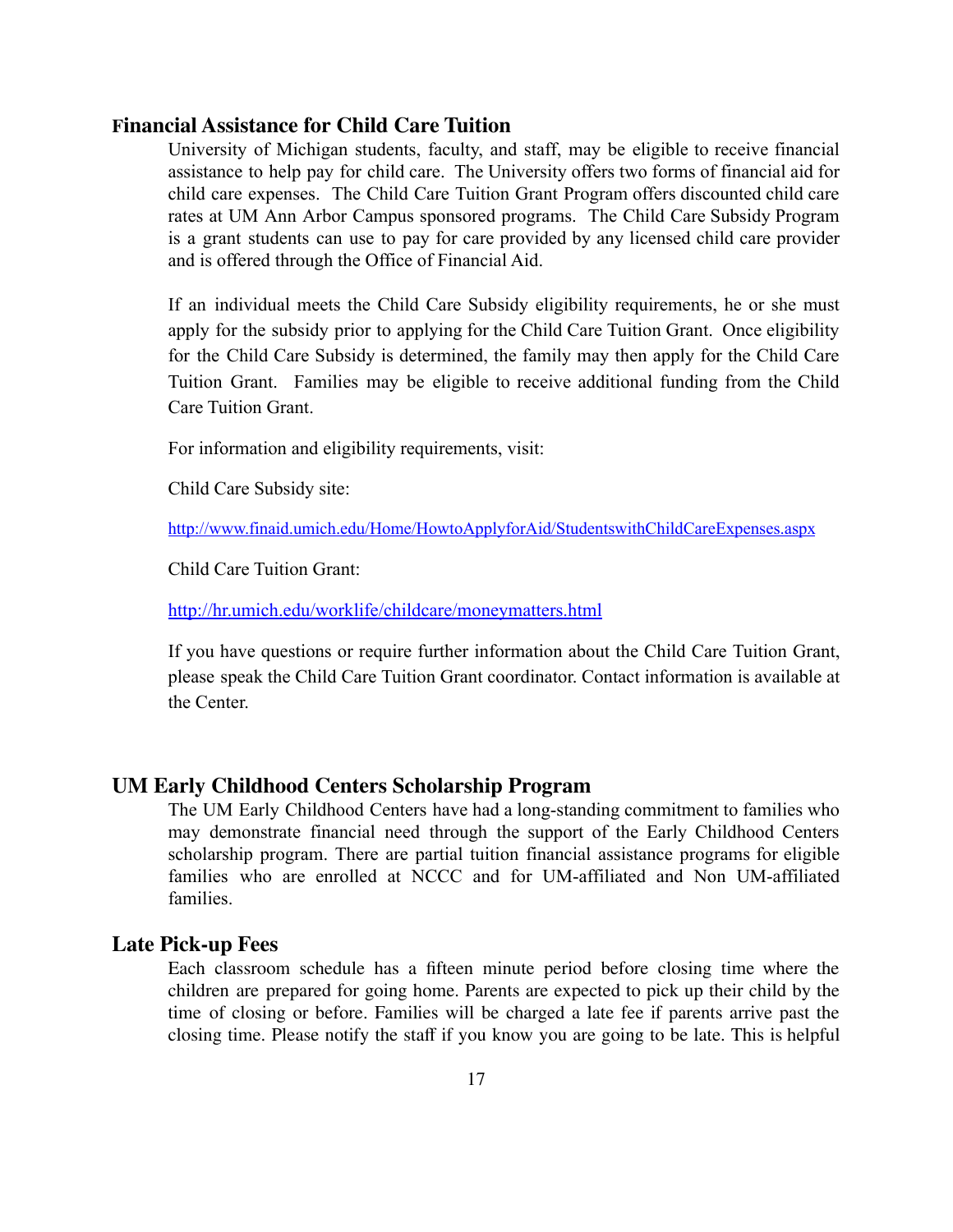to the staff and the staff can prepare your child for your late arrival. Knowing you have called can be a comfort to your child.

∙ Parents who are late inconvenience the Centers' staff as well as their own children.

Reaching a third late fee may result in the termination of service indicated by the original signed financial agreement.

#### <span id="page-17-0"></span>**Early Withdrawal from the program**

Occasionally, a family must leave the program prior to the end of the school year. A parent must complete an early withdrawal form and submit it to the office to indicate dates for leaving the program. A 6 weeks advance notice must be given in order to receive deposit paid upon your child's enrollment.

#### <span id="page-17-1"></span>**Continued Enrollment**

Each year in the late winter, currently enrolled families will receive information regarding enrollment for the following school year. Parents will be given the opportunity to enroll siblings at this time and information regarding new tuition rates and policies will be provided.

#### <span id="page-17-2"></span>**Communication**

Open communication between parents and staff is essential in our program. Daily communication with your child's teachers allows for information to be shared. This information is pertinent to both you and the staff in better understanding your child. Working in partnership and communicating regularly can achieve mutual understanding and greater consistency. Any information that parents may give to the staff regarding changes in a child's normal routine is appreciated. These changes often affect a child's behavior, and if the staff is aware of these changes, greater sensitivity can then occur.

We communicate with parents through:

- Daily interaction with teachers This may include a brief conversation at drop-off or pick-up time. Classroom time is not the best place for long conversations. Please request a meeting with your child's primary teacher to discuss more detailed information.
- Kaymbu electronic messaging is a document and sharing platform. It is used for integrated standards based assessment, photo sharing, documentation and messaging. Kaymbu is the primary method of communication.
- **●** Email **-** NCCC will use email as additional form of written correspondence to families that may include center and classroom activity schedules, notification of events, policy and procedure reminders or changes and many other topics. Correspondence will be sent to the email address(es) listed on the Child Information Record. Please be sure to supply your primary email address to us for this important correspondence.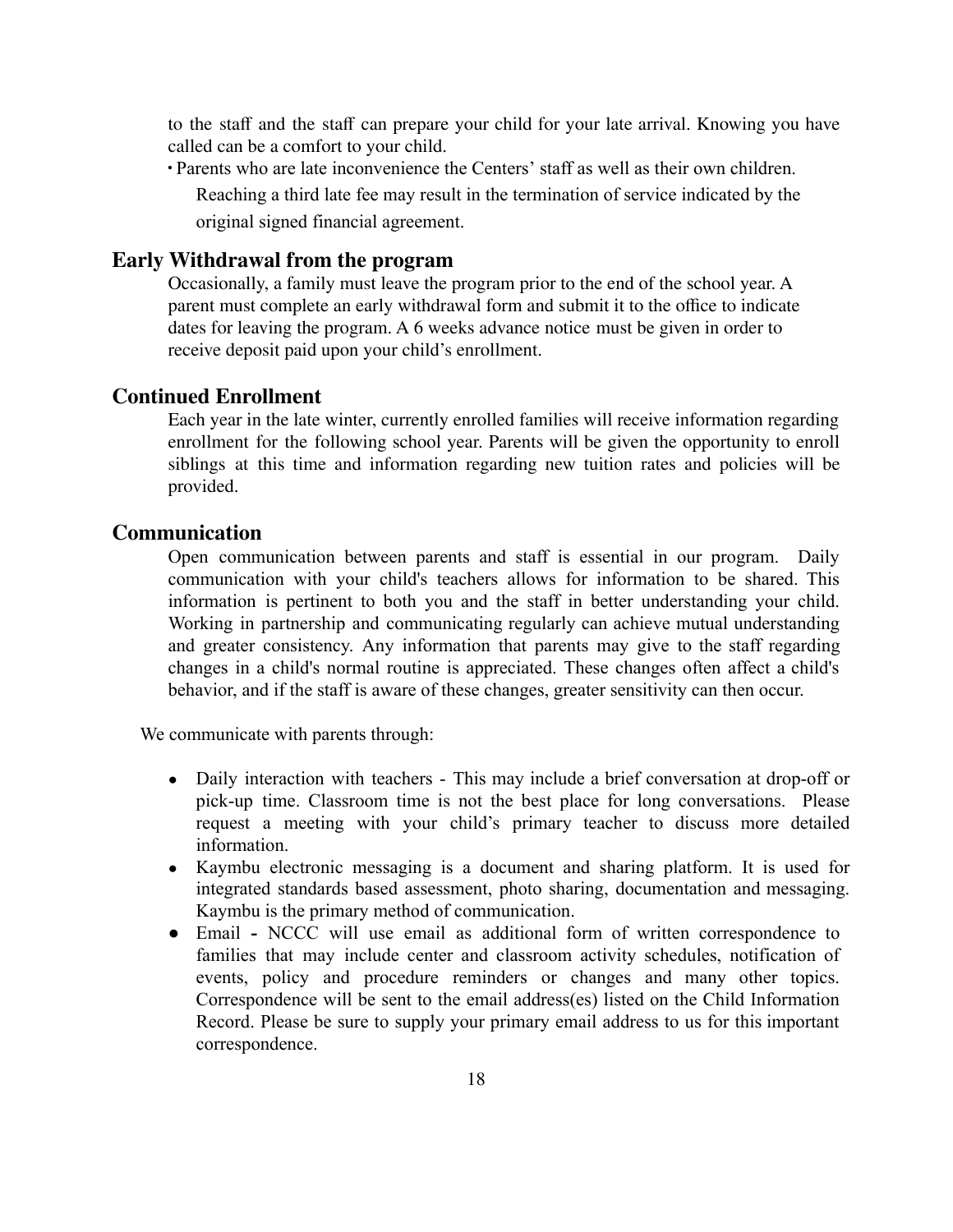- Notes important notices from the director and notes from your child's teacher will be communicated by Kaymbu electronic messaging. Notices may be posted within the center or on the monitor at the entrance.
- Daily notes for infants and toddlers by Kaymbu electronic messaging.
- Phone There are times when a conversation is the best way to contact parents.
- Check for lesson plans, menus and/or class calendar in the classroom

#### **Center Information**

The Center provides the parent community with information regarding the program. Information is available on our website. [www.childcare.umich.edu](http://www.childcare.umich.edu/)

#### **Parent-Teacher Conferences**

Parent-Teacher conferences provide an opportunity for parents and teachers to share information about each child in a private meeting time. These conferences are held yearly. At any time, either you or your child's teacher may schedule additional conferences.

The Ages and Stages Questionnaire ( ASQ) is a developmental screening tool that is used at a child's entry to the program. This assessment is for both families and teachers to complete, giving a comprehensive look at the child's strengths as well as a method to indicate concerns.

Listening Visit-Listening visits offer families an opportunity to share information with us about them and their child. Listening visits are a time for the family to do the talking. Some things we hope to learn in listening visits include what you think are your child's strengths, what your hopes and dreams are for your child, and any important information we should know (i.e. allergies or health needs, special routines, etc.) Learning Stories and Portfolios

#### Contact Information

It is important that parents keep contact information up to date at the center. If contact information including phone, cell phone, address and email change, please notify us by updating the information with the front desk.

### <span id="page-18-0"></span>**Confidentiality Policy**

Your child's records: enrollment forms, health records, observation records, and written parent-teacher conference reports and all other information about your child and family is confidential and will only be accessible to you, program personnel, teaching staff and a person designated by the state licensing department to review our records for licensing purposes.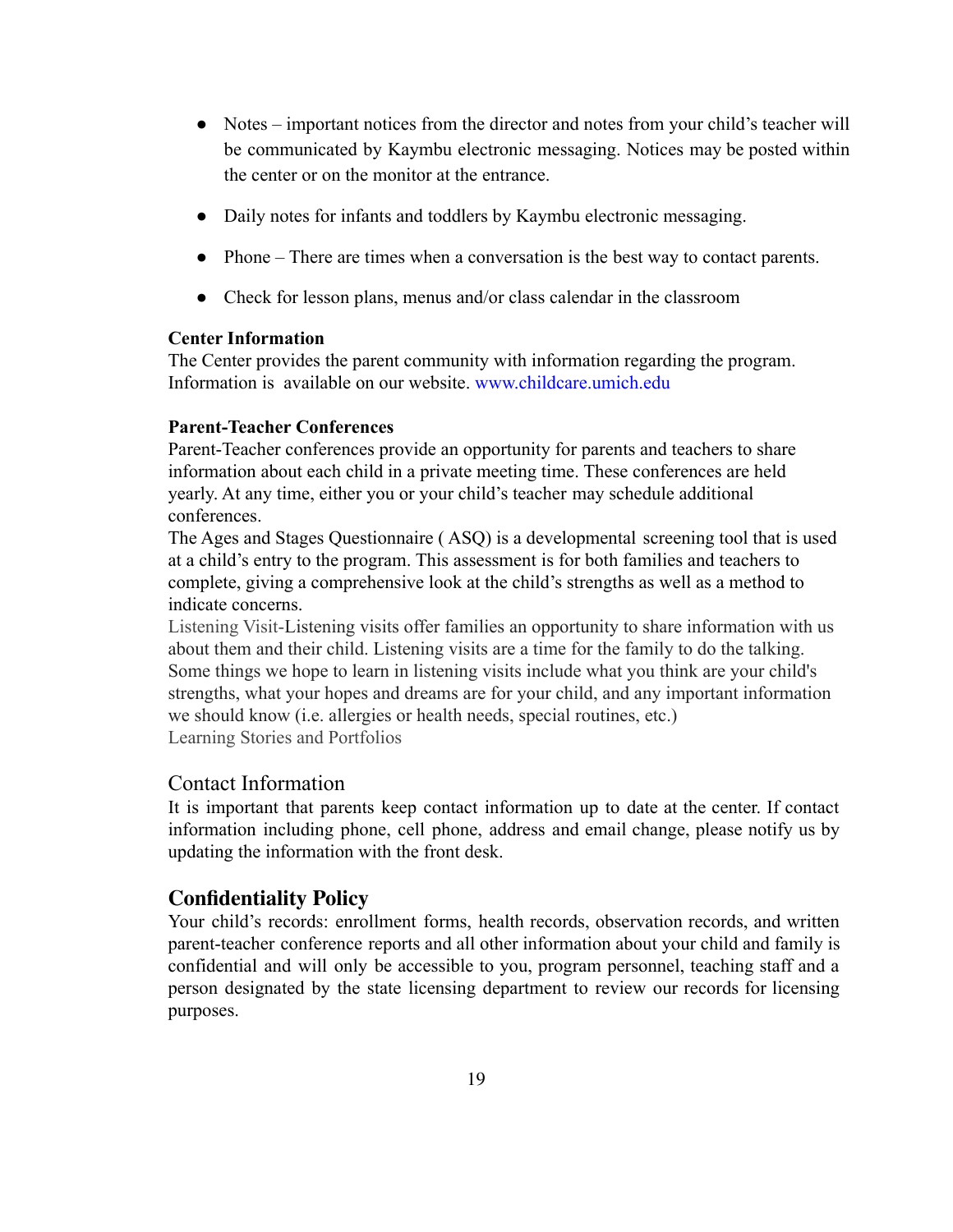#### <span id="page-19-0"></span>**Program Questions and Concerns**

We strive to maintain frequent and open contact with families. Parents have the opportunity to interact with classroom team members at the start and end of each day. Teachers are able to meet to address personal concerns that a parent may not feel comfortable discussing in the classroom. It is important at this level to promote communication and understanding between parent(s) and primary teachers. If parents and teachers are unable to resolve an issue they may request a meeting with the Director of NCCC. In resolving any conflicts or grievances, the center's primary goals and objective will be to consider what is in the best interest of each individual child, as well as all other children in the classroom.

#### <span id="page-19-1"></span>**Family Connections Gathering**

NCCC encourages parent participation to assist with social events, and parrel parent education programming. Meetings are held 4-6 times each year, or as needed, at a time that is mutually convenient for the group.

### <span id="page-19-2"></span>**Health and Illness Policies**

#### <span id="page-19-3"></span>**Health and Wellness**

The policies and practices of the NCCC are designed to promote the health and wellness of all of its participants. Gross motor and outdoor play are prioritized on a daily basis, with these times of active play balanced with quiet activities and rest. The physical environment is maintained in a clean and sanitary condition. Policies are in place to make certain that children and staff will be safe, and the sharing of a contagious illness will be kept to a minimum. Careful records are kept documenting regular health check-ups and immunizations. We encourage children to practice and develop good hand washing habits to prevent the spread of germs. We encourage an understanding of good nutrition and exercise for the development of healthy bodies. All full-time staff are trained and currently certified in First Aid, CPR, and Bloodborne Pathogens.

Parents and teachers are encouraged to work together in the best interests of the children. When your child has a contagious illness, we ask that you notify the teachers so that they and other parents in the room can know to be aware of signs of the illness. In return, teachers will be proactive in bringing any indications that children may be ill or injured to the attention of parents. When a contagious illness has been diagnosed by a medical professional, parents of the children in that classroom will be notified of the illness. The family's and children's confidentiality will be maintained.

#### <span id="page-19-4"></span>**Illness**

Our illness policy is that if your child is well enough to be in the Center, he/she is well enough to go outdoors and participate in all activities.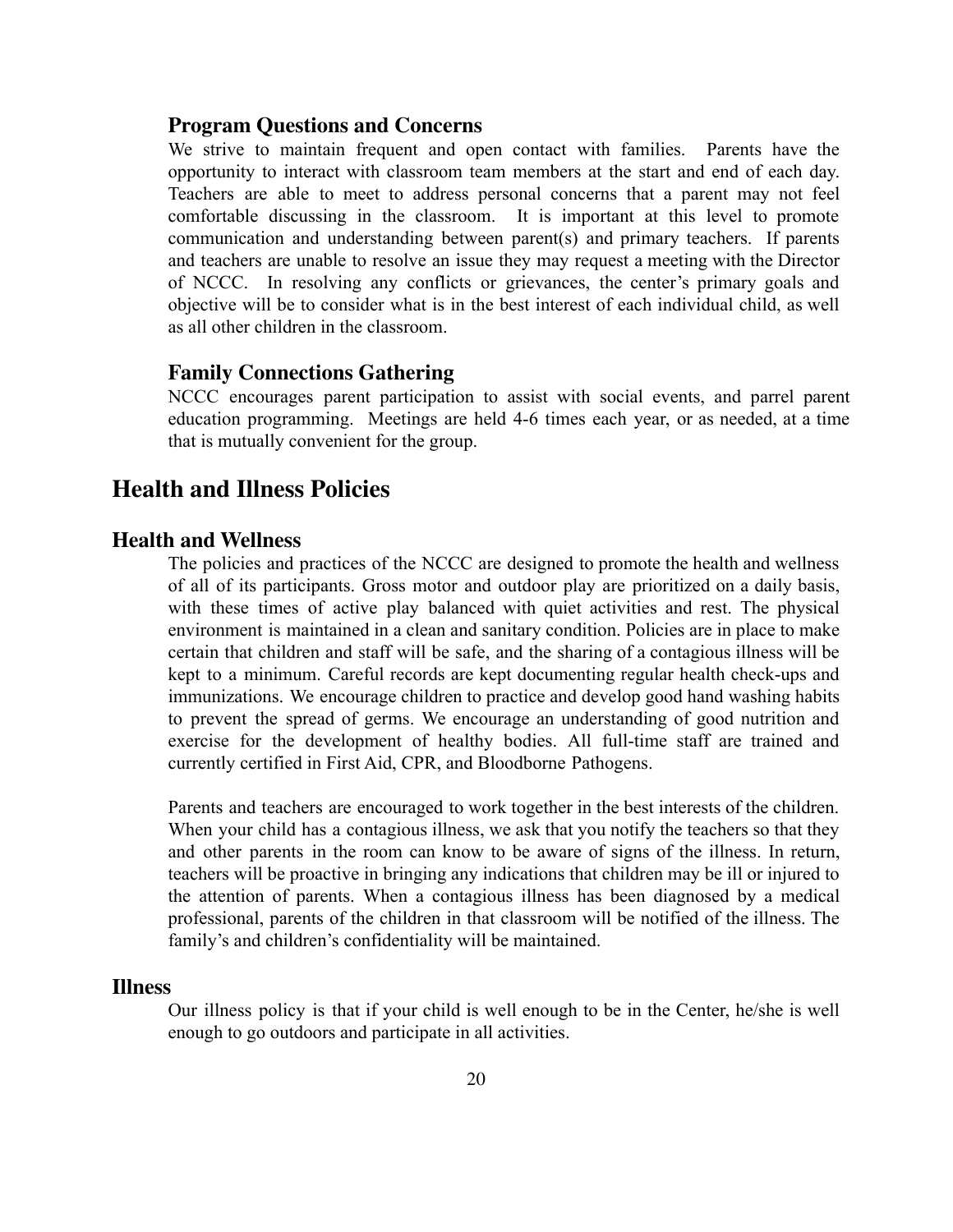### <span id="page-20-0"></span>**Indicators of Illness**

For the safety and wellbeing of the children, families, and staff, it may not be appropriate for a child to remain at the Center if the following indicators of illness are present:

- Significant changes in a child's activity level or behavior that prevents the child from comfortably participating in routine activities while at the Center.
- Symptoms of illness, such as excessive coughing, breathing difficulties, diarrhea, vomiting, loss of appetite, etc.
- Significant change in how the body temperature feels to the touch.
- Significant change in the child's appearance.
- Comments or complaints from the child indicating illness.
- A need for more sleep than usual; drowsiness, longer or frequent rest periods, or difficulty in waking up.

### <span id="page-20-1"></span>**Conditions for Exclusion from the Center**

If your child exhibits any of the symptoms listed below while at the center, the parents will be notified to pick up their child immediately. Staff will make every effort to provide a separate space and comfort for a child waiting to be picked up because of illness.

Infants six months of age and younger may be excluded if caregivers observe that they are not eating, or drinking normally. Parents will be asked to consult their child's physician before returning their child to the Center.

Exclusion may also be necessary for other illnesses if the child is unable to participate and staff determines that they cannot care for the child without compromising their ability to care for the health and safety of the other children in the group.

If your child exhibits any of the symptoms listed below at home, keep your child home until she/he is well and contamination of others is not a concern. Please notify the center of an absence as well as any identified symptoms so we will not expect your child that day and staff can be alert to possible contagions.

#### <span id="page-20-2"></span>**Fevers**

The following policy will be used to determine whether a child with a fever shall be excluded from participation at the Center. A child's temperature will be taken if staff members observe one or more of the previously listed indicators of illness. Staff members will give careful consideration to factors that might affect body temperature to avoid readings due to influences other than illness. If the child's temperature is higher than normal, the parent or authorized person will be alerted that there is a fever concern for the child. The child will be observed for signs or symptoms of illness (consideration will be given to each child's own typical, individual habits).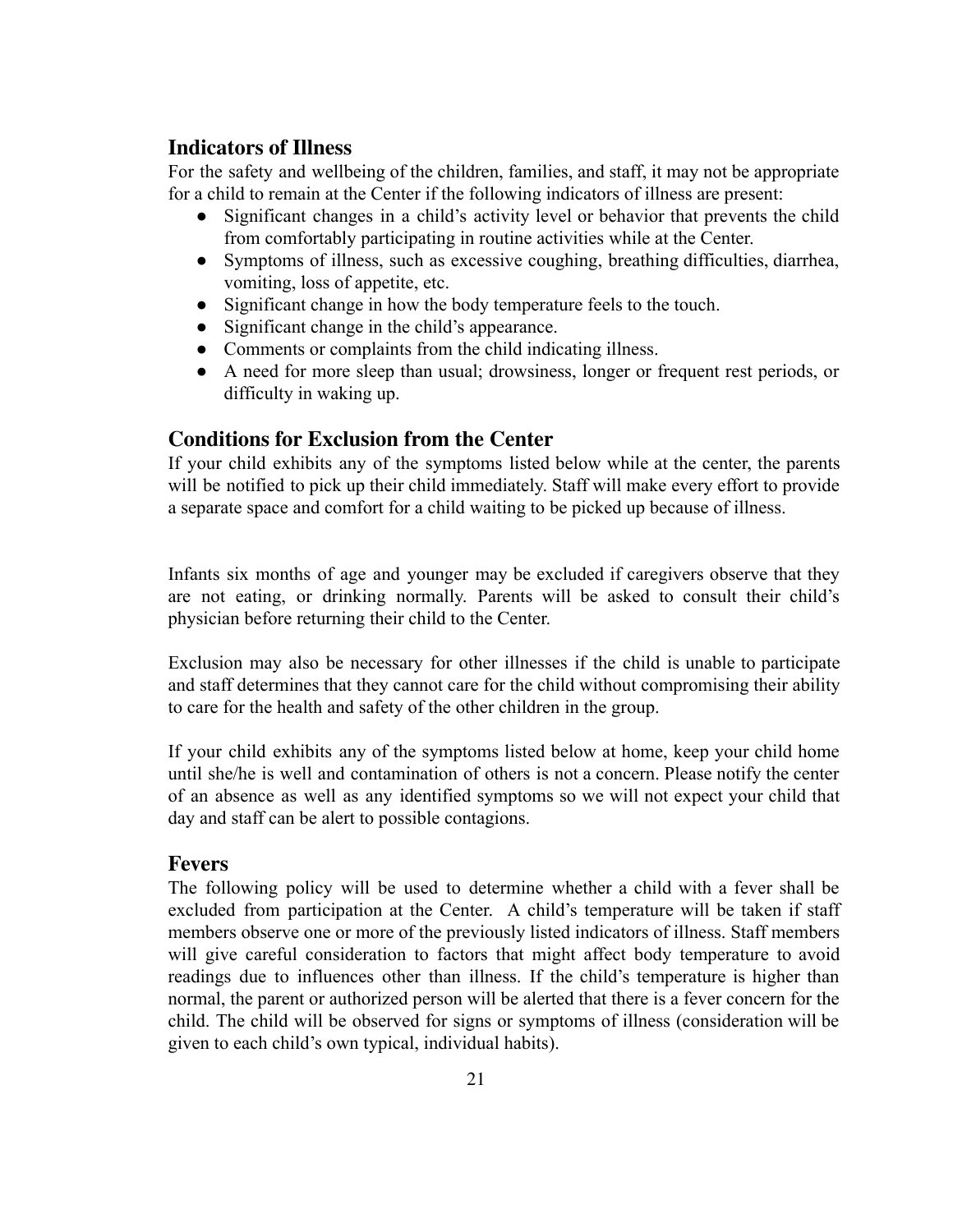#### ● **For infants under six months of age:**

If the second temperature reading is 100.0 degrees or greater, the child's family will be notified, and exclusion from the center will be required. No other indications are necessary for exclusion for this age group. This policy is based on the concern that a mild fever may be the only sign of a serious illness in young infants.

#### ● **For children over six months of age:**

If the second temperature reading is 100.0 degrees or greater, the child's family will be notified, and exclusion from the center will be required.

Children will be excluded until they have been fever free for 24 hours **without medication**.

#### <span id="page-21-0"></span>**Vomiting**

Caregivers will be careful that vomiting is not mistaken for "spitting up" or other mild digestive disturbance. The parent will be informed after the first incidence of vomiting is observed. The child will be observed closely for other signs or symptoms of illness. A vomiting illness requires that the child is excluded from the Center after two or more episodes of vomiting occur within a 24-hour period.

#### <span id="page-21-1"></span>**Diarrhea**

A diarrhea illness is characterized by an increased number of stools compared with a child's normal pattern or an increase in stool water and/or lack of formed substance in stool consistency.

The parent will be informed after the first incidence of diarrhea is observed. The child will be monitored for other signs or symptoms of illness. If the child is observed to have two diarrhea stools within a 24-hour period, the parent will be contacted to remove the child from the center. We realize that children, especially infants, may have incidents of diarrhea that are not necessarily a sign of illness and this will be taken into consideration when evaluating exclusion from the Center. However, diarrhea that leaks out from diapers and clothing presents a health hazard regardless of the cause. Children may be excluded because of this alone.

#### <span id="page-21-2"></span>**Rash**

A rash with fever or behavioral changes is cause for exclusion from the program. If your child's physician notes that the rash is not infectious, the child may return to the center.

#### <span id="page-21-3"></span>**Ear Infections**

If your child is diagnosed with an ear infection and has no signs of discomfort or fever after they have been on the medication for at least 12 hours, they may return to the Center.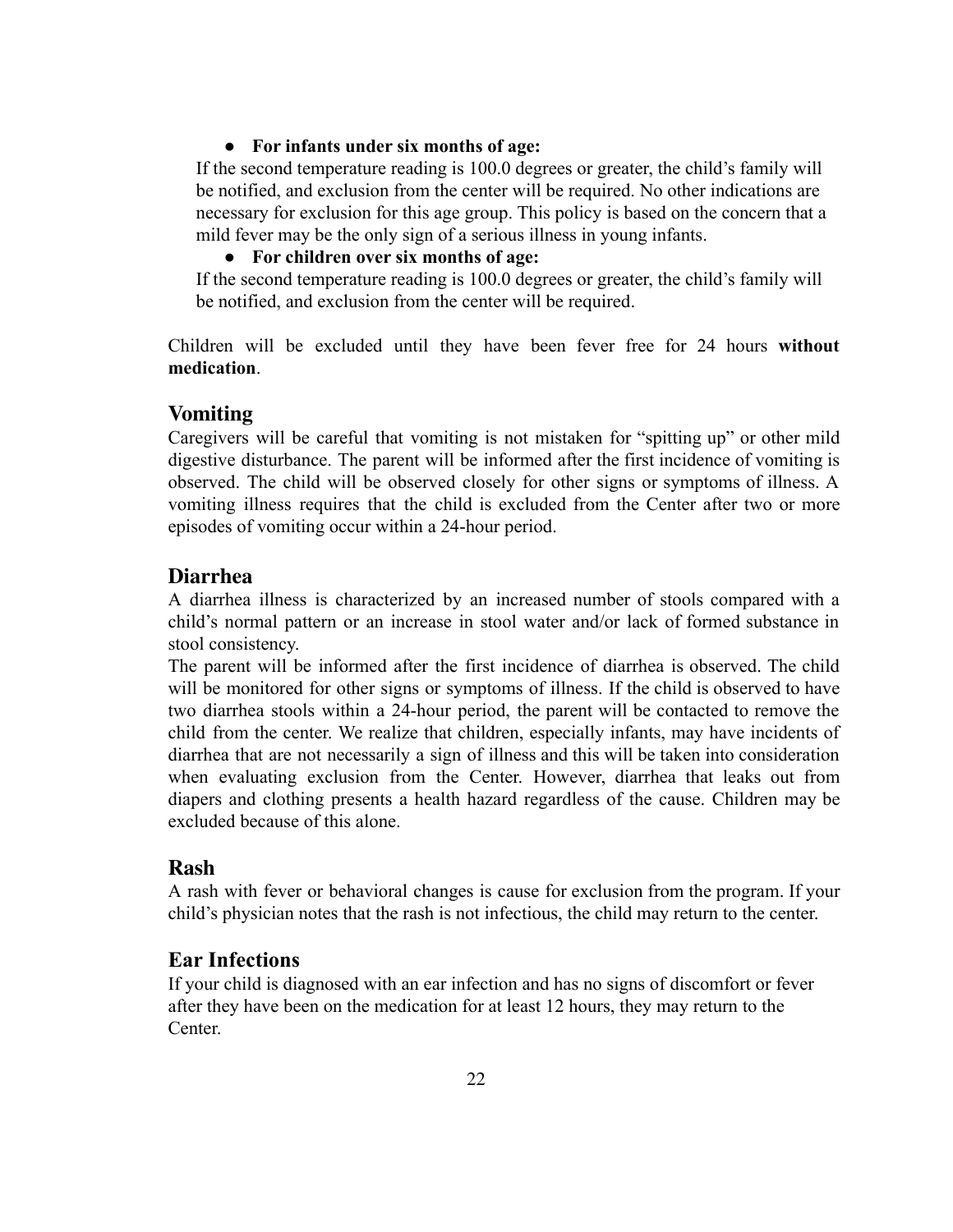### <span id="page-22-0"></span>**Head Lice**

A very common social nuisance is head lice. While they do not represent a serious health threat to children, they are very unpleasant, cause itching, and are sometimes hard to eliminate. They are highly communicable and are not a sign of poor hygiene. No family or child will be made to feel embarrassed by this condition. As always, confidentiality will be maintained.

Prevention of infestation is the best way to deal with head lice. Children will be discouraged from sharing combs or brushes, hats, and other headgear. Policies will be followed carefully to prevent the spread of head lice. If head lice are discovered at home, parents are asked to inform the child's teacher so that other parents can be alerted. If lice or nits (eggs) are discovered at the Center, parents will be contacted. Children should be referred for treatment. After the child has received the treatment recommended by the child's health professional he/she may return to the center. Recommendations on cleaning the child's clothing, personal belongings, and surroundings will be provided upon request.

#### <span id="page-22-1"></span>**Other Illnesses**

Exclusion will be required for the following illnesses when symptoms are identified at the Center. This list is representative, but not all-inclusive.

| Bacterial meningitis       | Hepatitis B virus          |
|----------------------------|----------------------------|
| <b>Mumps</b>               | Rubella                    |
| Chicken pox                | Herpetic gingivostomatitis |
| Pertussis                  | Hepatitis Non-A            |
| <b>Purulent Giardiasis</b> | Scabies                    |
| Impetigo                   | Influenza                  |
| Hemophilus                 | Hepatitis Non-B            |
| Influenza Type B           | Shigellosis                |
| Hepatitis A virus          | <b>Strep Throat</b>        |
| Mouth sores with drooling  | Measles                    |
| <b>Respiratory Illness</b> | Tuberculosis               |

The source for the preceding policy guidelines is *Managing Infectious Diseases in Child Care and School,* a resource manual for health and safety standards for child care providers published in 2009 by the National Academy of Pediatrics.

#### <span id="page-22-2"></span>**Medication Procedures**

Medication can be given at the Center if the following criteria are met:

● It is not the first dose, except with a physician's written permission for life-threatening situations.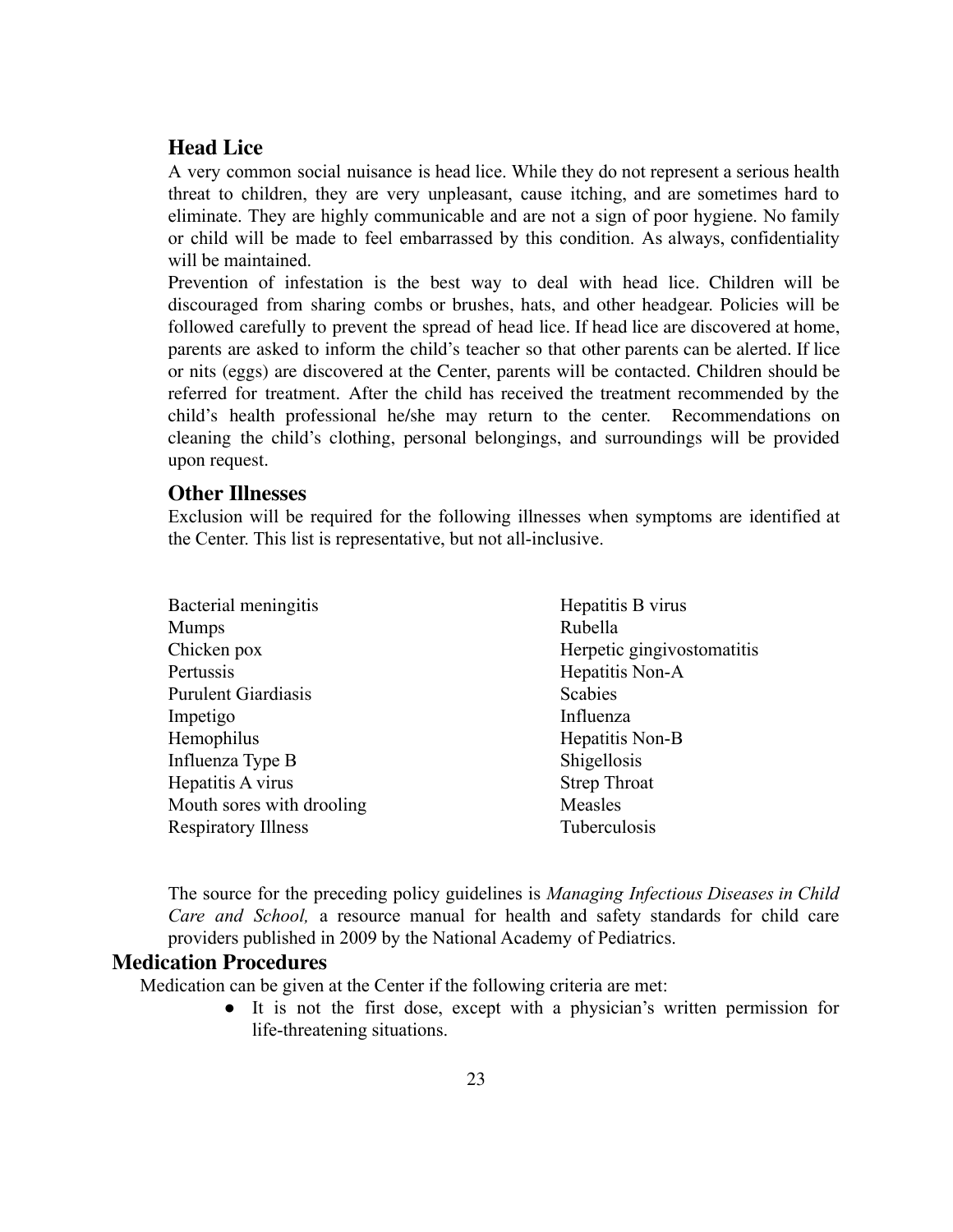- Not expired.
- Staff trained will administer medicine.
- Medication is in the original bottle and clearly labeled for a named child.
- Dosage and age matches bottle information.
- Medication Administration Form is completed with parent's signature.
- A physician's signature is required if an over the counter medicine has been recommended by physician that does not meet age requirements.
- Medications are stored at the front administrative area in a lock box or refrigerator not accessible to unsupervised children.

Medications given by device

- Parents or the health care professional provide written instructions or indications for use that include signs and symptoms that the medication is needed. Health Providers Action Plan.
- Parents or the health care professional demonstrate use of the device and any special care after use to all staff who will be administering the medication or other treatments.
- Documentation of the demonstration for use and care is made on the medication permission and instructions form.
- Medication will only be given by staff trained on the device. If in the event that trained staff are not available when medication is to be given by devise, families are required to administer the device.
- The use of the device is monitored annually. If the device changes, training of new staff will be coordinated by family and center.

We will NOT give medications in bottles/food. Please give medication to your child's teacher. Do not leave in child's cubby.

Tip: In cases where medication will be administered at home and school, a parent may wish to request from their pharmacist or physician a second container for the convenience of having medication in both places.

#### <span id="page-23-0"></span>**Inadequately Immunized Children**

If a case of measles, mumps, rubella, pertussis or polio occurs in the Center, children who are not completely immunized will be excluded for the communicable period to prevent further disease spread. For information on current immunization schedules, please see the following website: <http://www.cdc.gov/vaccines/recs/schedules/child-schedule.htm>

#### <span id="page-23-1"></span>**Required Health Records**

1. Immunizations

All children enrolled in the center are required by the State of Michigan to have a record of immunizations on file at the Center. The Center MUST have this information at the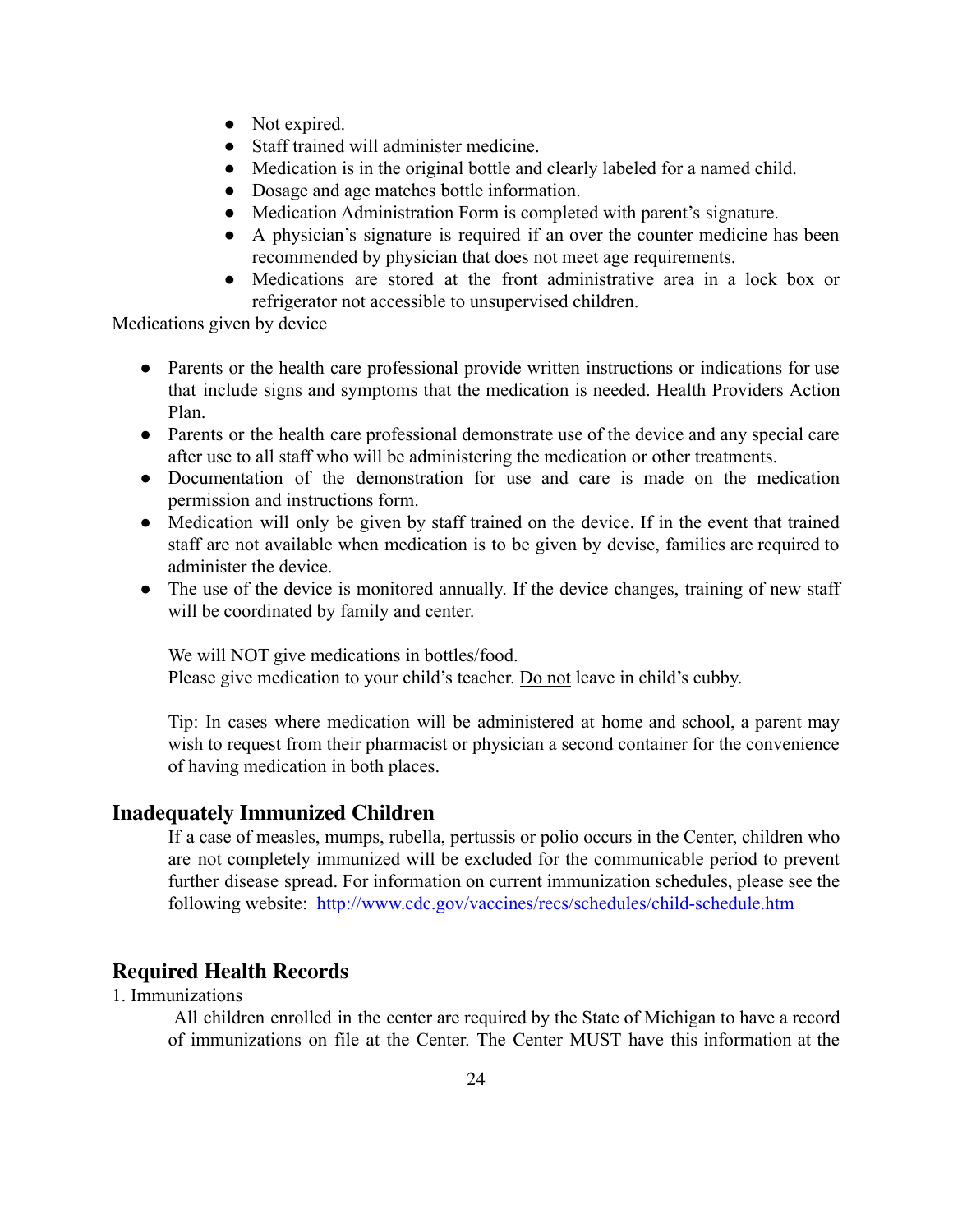time each child enters the program.

2. Physical Exam:

Within thirty (30) days after a child's first enrolled day at the Center, a record physical exam must be submitted to the Center. This is in accordance with State Michigan licensing requirements. It is essential that the record be complete so that the Center staff is alerted to any special health needs of your child.

- For children under 29 months, the physical must be updated every year.
- For children 30 months and older, the physical must be updated every 2 years.

#### 3. Child Information Form:

All children must have a signed child information form on file, consistent with State of Michigan requirements.

#### **No child will be permitted to stay until this CHILD INFORMATION form is on file.**

#### <span id="page-24-0"></span>**Contingency Plans for Child Care in Case of Illness**

We recommend that you arrange a few contingency plans for the care of your child in the event of an illness that prevents her/him from attending the Center for a few days. University affiliated families may call the UM Work/Life Center at 734-936-8677 for information about using Kids Kare at Home or visit their website at [http://www.hr.umich.edu/worklife/kidskare/](http://www.hr.umich.edu/worklife/kidskare/%20)

#### <span id="page-24-2"></span><span id="page-24-1"></span>**Health, Nutrition and Safety Policies and Procedures**

#### **Reporting Accidents**

If an injury occurs at school, a form will be filled out for parents. A staff member will verbally review the form with the parent(s) who will then be asked to sign the form acknowledging the incident. A copy of the injury form will be given to then parents for their personal record.

In the case of a serious injury the parent will be notified immediately. If we cannot contact you we will contact your emergency person as indicated on the Child Information Record.

Parents will also be asked to fill out an injury report form if a major injury occurred off the NCCC grounds. The parent is encouraged to inform the teacher of any serious injuries.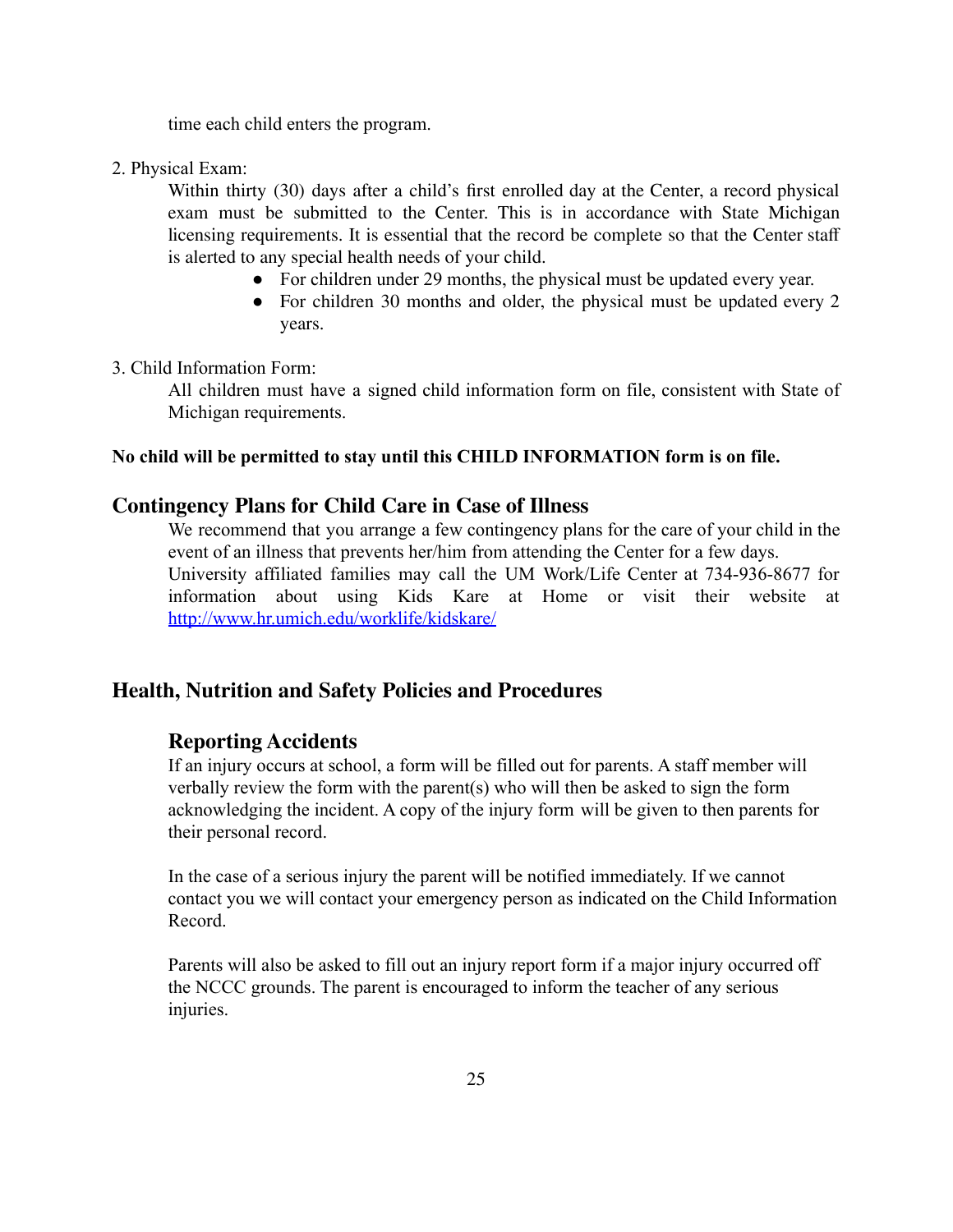#### <span id="page-25-0"></span>**Injury**

Any injury requiring a physician's attention necessitates parental contact, and a request that a child be taken home may be made. Physician permission to return to the Center as well as physician guidelines for activities and care are requested after serious injury.

#### <span id="page-25-1"></span>**Emergency**

In the case of an emergency, efforts will be made to contact parent/s. If the parent cannot be reached, a staff member will call 911 and the child will be transported to an emergency facility immediately.

#### <span id="page-25-2"></span>**Blood Borne Pathogens (BBP)**

The Occupational Safety and Health Administration (OSEH) have issued a rule on bloodborne pathogens. Bloodborne pathogens are pathogenic microorganisms that are present in human blood and can cause disease in humans. These pathogens include, but are not limited to, Hepatitis B virus and Human Immunodeficiency Virus (HIV).

Because health and safety of the children is always our first concern, these rules, while perhaps cumbersome in their implementation (i.e., using gloves, etc.,) are designed with the children's and staff's best interest in mind. Incidents *where blood is present* include everything from a minor nosebleed to a severe laceration.

As a Center, we have developed an Exposure Control Plan, to be implemented in cases where there may be incidents where blood is present. This Exposure Control Plan (kept on file in the office) identifies the way that the Center will respond to incidents whenever blood is present according to OSEH regulations. The Center's staff members receive annual training under the bloodborne pathogens standard that covers the specifics of the procedures. In the event of an incident where a child or staff member has had a direct exposure of blood to the mouth, eyes or non-intact skin, an attempt will be made by the Center to arrange for a blood sample from the source of the exposure incident so that the blood can be tested for Hepatitis and HIV.

#### <span id="page-25-3"></span>**Smoking Prohibited**

According to State and University guidelines, smoking is prohibited in all licensed child care centers and the University of Michigan campus including outdoor areas.

#### <span id="page-25-4"></span>**Pesticide Notification: Integrated Pest Management Program**

As part of the NCCC pest management program, pesticides are occasionally applied by the University. Parents will be informed prior to any pesticide application on the center grounds. Advance notice will be given in two ways:

- A notice posted on the entrance to the premises.
- An email providing information.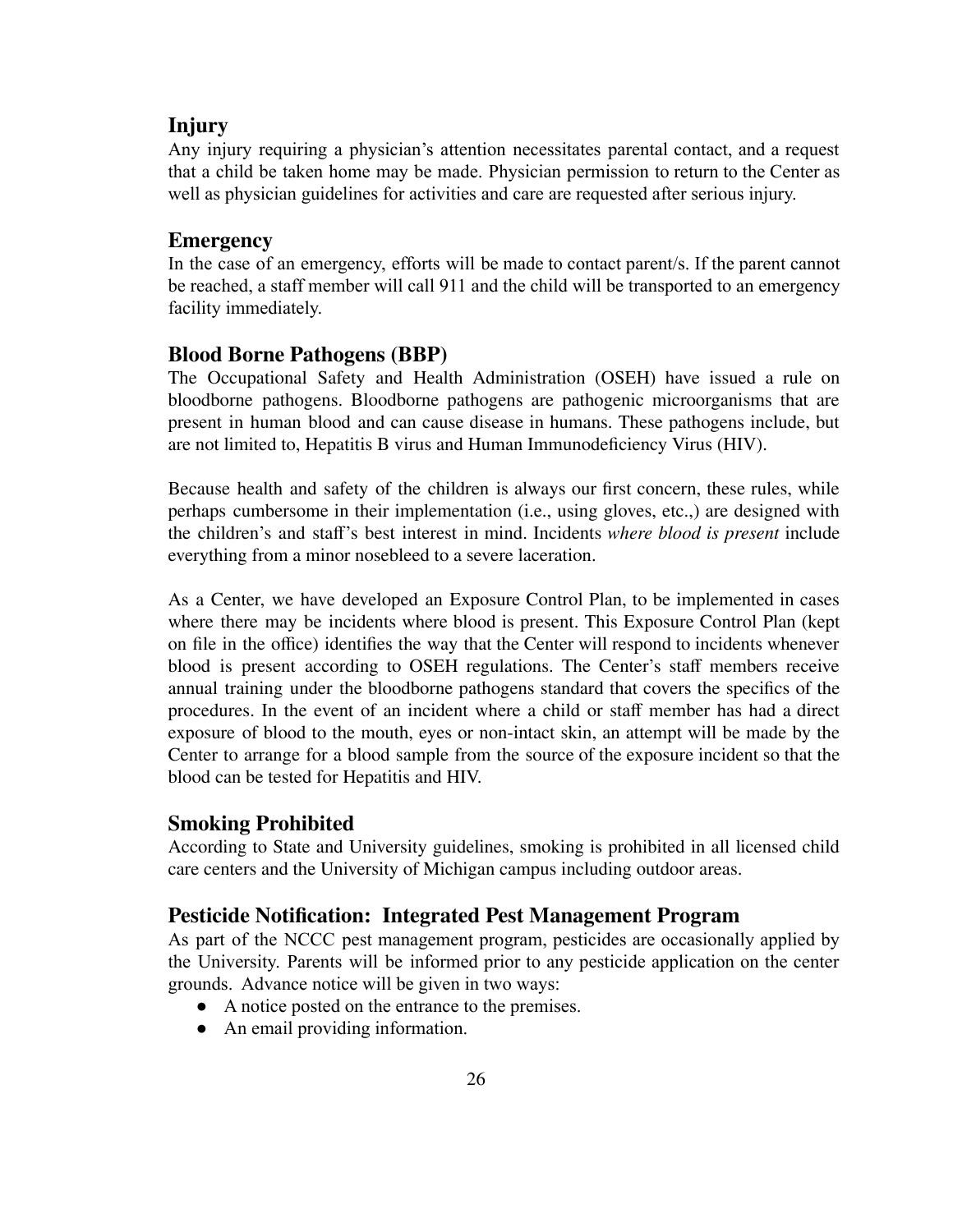Parents will be notified annually of the methods used to inform them of advance notice of pesticide application.

### <span id="page-26-0"></span>**Water play**

To temper summer heat, a sprinkler or hose may be used to provide water play for the children. This type of water play is in compliance with the recommendations of the State of Michigan Licensing Rules. Precautions are taken to insure that water play does not spread infectious disease. No child may drink the water. Children with sores or rash on their hands may not play in the water. Fresh water is used and is drained after the activity for the day.

### <span id="page-26-1"></span>**Classroom Pets**

Children learn many things by observing and caring for classroom pets. Teachers supervise all contact between children and classroom or visiting pets. Please inform the Center if your child has an allergy to specific animals or pets, and the teachers will help them avoid exposure to that animal. Visiting pets may be required to document immunizations and/or a health certificate from a veterinarian.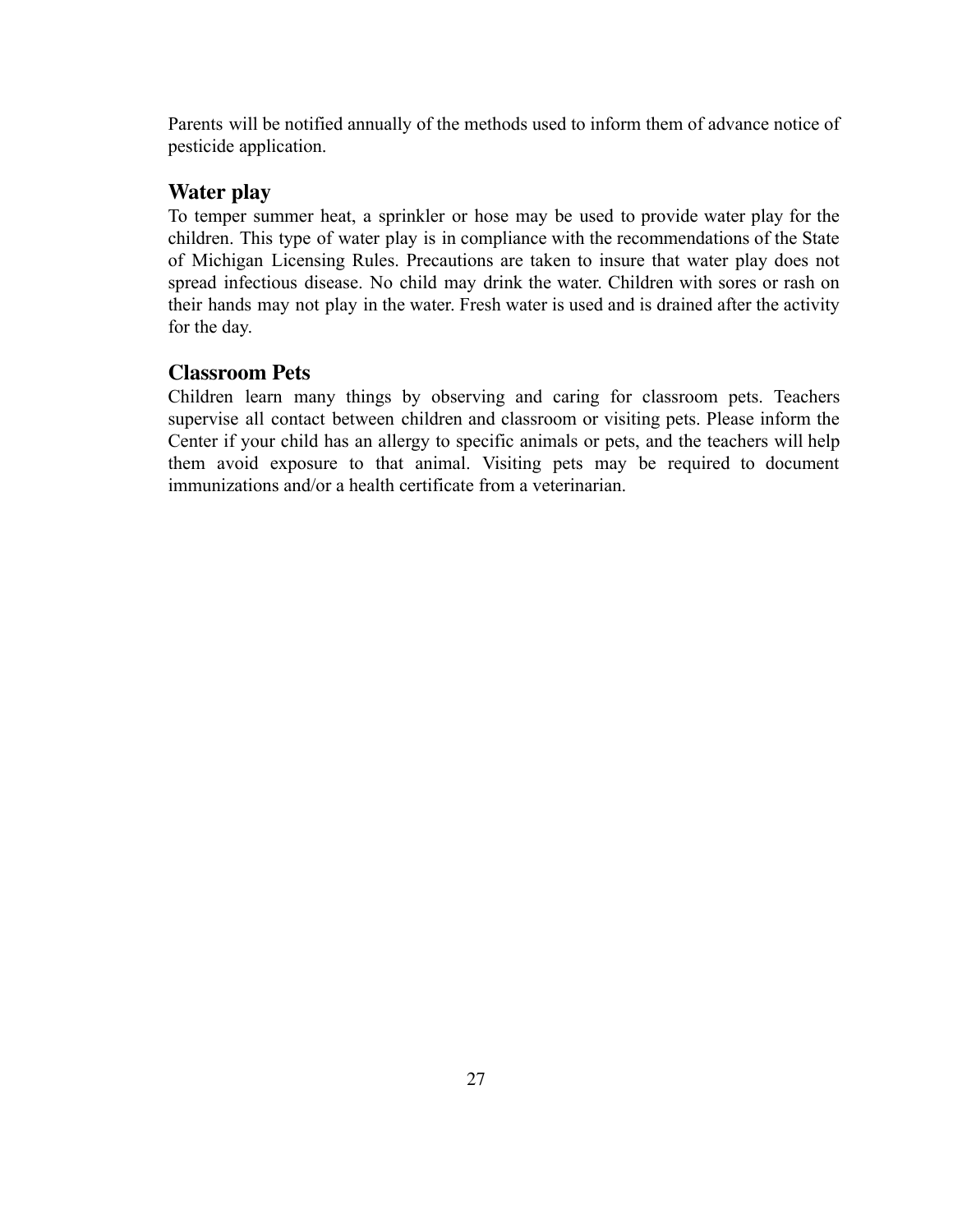### <span id="page-27-0"></span>**Hand Washing Procedures**

Hand washing is the most important means of interrupting transmission of infection to children and staff. The following is an appropriate hand washing procedure.

- 1. Use warm water only, not hot, not cold.
- 2. Wet both hands and wrists well before applying soap.
- 3. Apply liquid soap to the palms first (about 1 tsp).
- 4. Lather well; spread lather to the back of hands and wrists.
- 5. Continue scrubbing, paying careful attention to fingernails and between fingers. The scrubbing time should be a minimum of 15 seconds.
- 6. Rinse hands and wrists to remove all soap and detergent.
- 7. Dry completely.
- 8. Turn off faucet using disposable towels when there is not knee control or remote sensor. This prevents recontamination of hands.

#### <span id="page-27-1"></span>**Sanitization Procedures for Toys and Eating Surfaces**

Centers using the manual washing method shall do all of the following:

- 1. Rinse and scrape all utensils, tableware and surfaces before washing.
- 2. Wash in soap and water thoroughly.
- 3. Rinse in clear water.
- 4. Sanitize using one of the following methods:
	- a. Immersion for at least 30 seconds in clean, hot water of at least 170 degrees Fahrenheit.
	- b. Immersion for at least 1 minute in a solution containing between 50 and 100 parts per million of bleach or comparable sanitizing agent at a temperature of at least 75 degrees Fahrenheit.
	- c. Use bleach testing strips to test the water.
	- d. Spray surface with a solution containing between 50 and 100 parts per million of bleach or comparable sanitizing agent at a temperature of at least 75 degrees Fahrenheit.
- 5. Air dry or wipe dry with clean paper towels.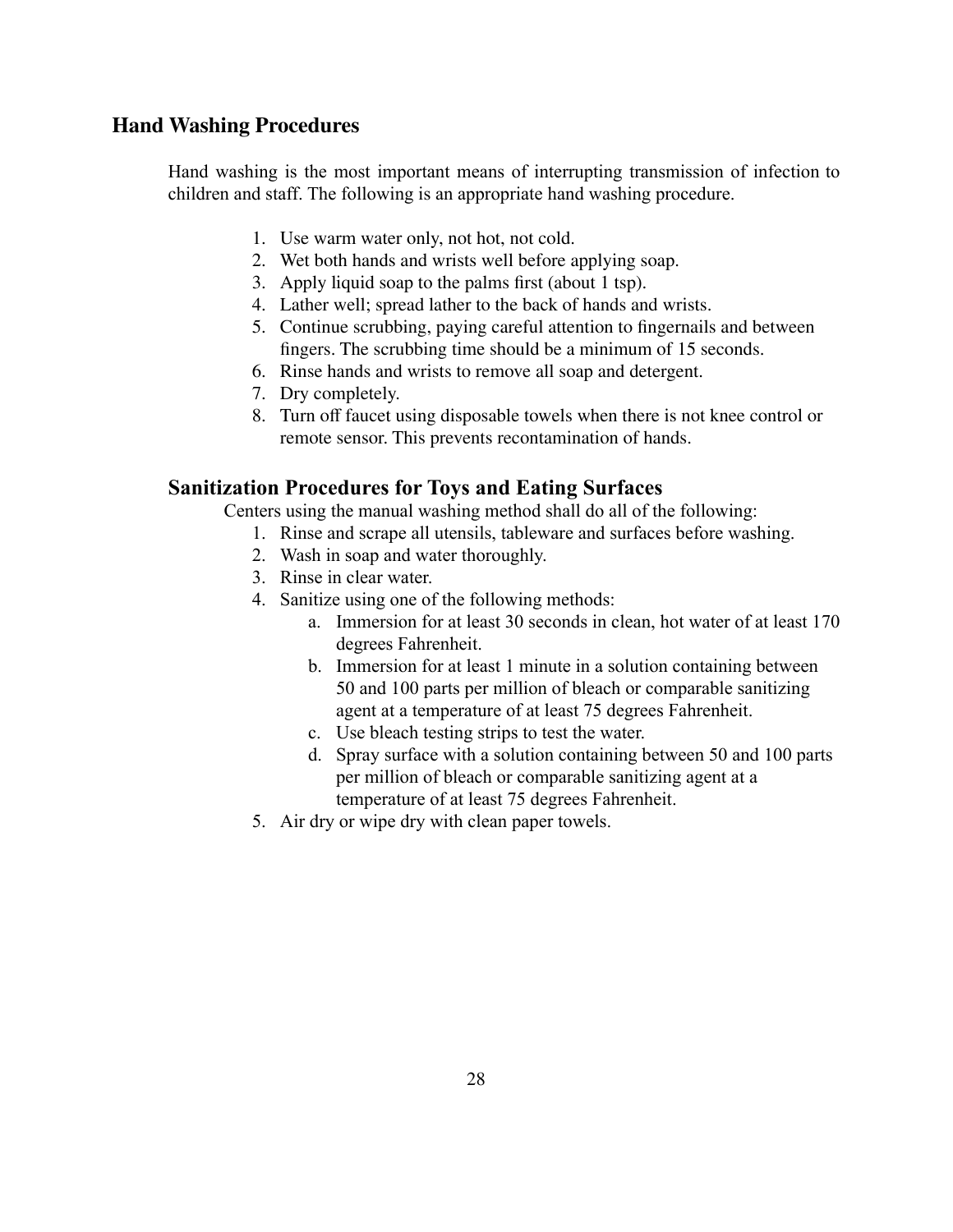### <span id="page-28-0"></span>**Health, Safety and Nutrition Curriculum**

Children practice safety and hygiene habits in the classroom, such as hand washing and coughing into their elbows instead of hands. Snacks are served family style. Teachers sit with the children and have table conversation about food and nutrition. Children learn to serve themselves and they learn about the foods that other children are eating. Here are several websites that may support you in understanding nutrition for your child. United States of [Agriculture](https://www.cnpp.usda.gov/FGP4Children) Center for Nutrition Policy and Promotion

Department of [Agriculture-](http://www.choosemyplate.gov) Choose my Plate

Kids Health Food [Allergies](https://kidshealth.org/en/parents/food-allergies.html)

#### <span id="page-28-1"></span>**Nutrition Policy**

Children are encouraged to taste all foods served. If they do not prefer a certain food, children will not be required to eat the item.

NCCC uses the Children's Nutrition Council guidelines in determining items for snacks. It is requested that parents also follow the stated guidelines for lunches brought to school. {Please read the section on "Food Allergies".}

#### <span id="page-28-2"></span>**Lunches**

NCCC does not prepare and serve lunch to children. Families are expected to pack a ready to eat meal for their child. No refrigerators are available to keep lunches cold therefore please include the appropriate ice packs for your child's lunch when necessary. Microwaves are not available to heat food so parents will need to send warm food in a thermos.

### <span id="page-28-3"></span>**Snacks**

Nutritious snacks are part of the routine morning and afternoon programs. In accordance with the State of Michigan licensing regulations requirements for nutrition, a morning and afternoon snack will be provided that meets the requirements described below. At least two of the following groups will be provided at each snack:

- Milk  $(2\%)$  (Whole milk for infants and toddlers)
- Vegetables and Fruit (juice, fresh fruit, etc.)
- Bread and Bread Alternates (pasta, cereal, crackers)
- Meat and Meat Alternates (cheese, eggs)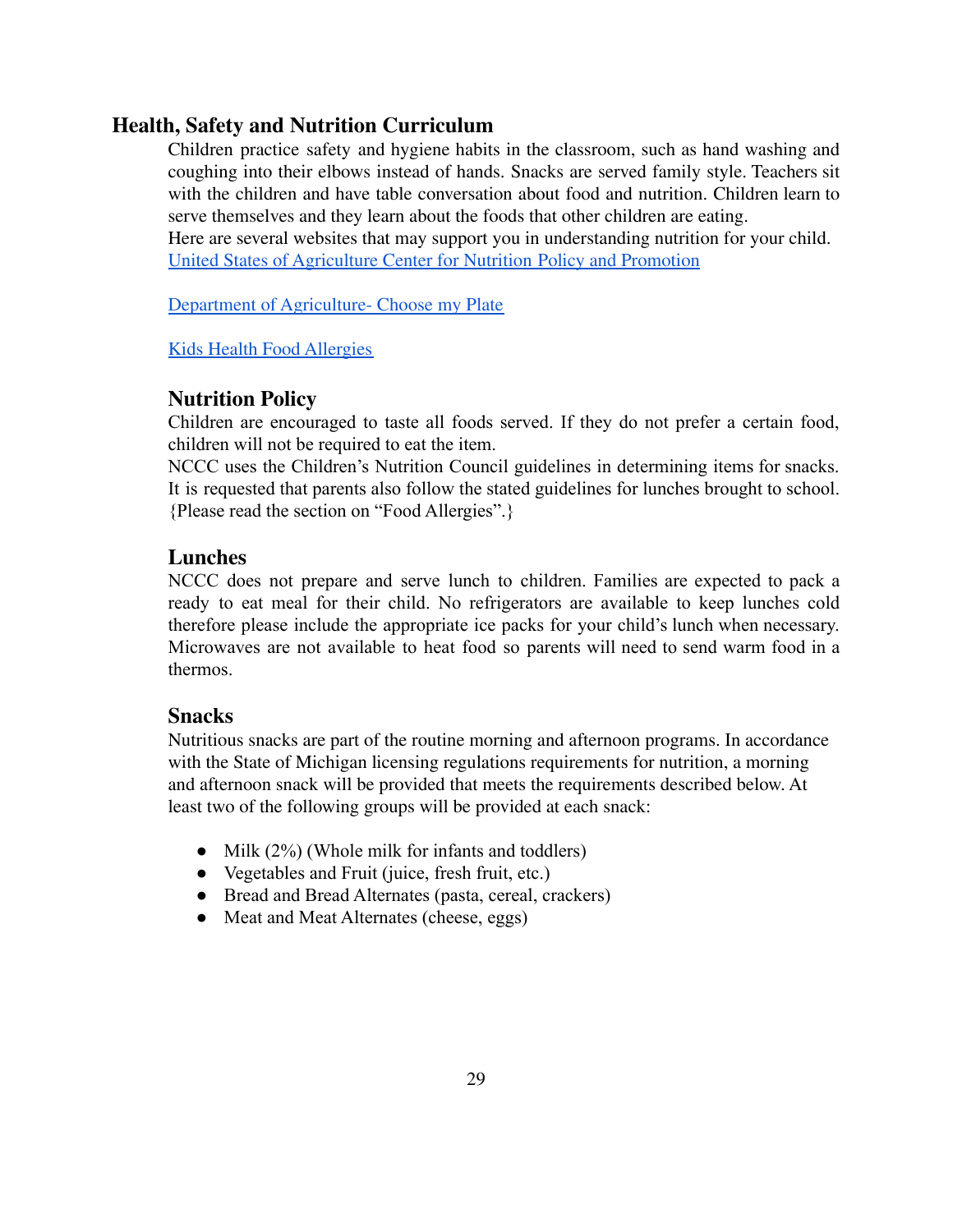#### <span id="page-29-0"></span>**Food Allergies and Food Restrictions**

#### **Food Allergies**

As part of the routine health information for each child, parents must inform the Center in writing of any food allergies or dietary restrictions. Staff will work closely with each family regarding these allergies or restrictions.

The program protects children with food allergies from contact with the problem food. As a safety precaution, we will notify parents that a picture of their child and information about his/her food allergy will be posted in the food preparation area, and in the child's classroom as a visual reminder to all those who interact with the child during the program day.

The classrooms are nut-restricted. No nut or nut products may enter the classrooms.

All families will be notified in writing by the Center Director if additional food exclusion policies are put into place (due to the changing needs of those within our community) and parents will be expected to adhere to the policy.

Children's allergies of any type including drug or food allergies or dietary restrictions, must be noted on the written emergency information, and also communicated to staff by the parent/s. In addition, the Individualized Medical Application Plan (IMAP) form must be completed by families for each child with special health care needs or food allergies or special nutrition needs. The child's health provider gives the program an individualized care plan that is prepared in consultation with family members and specialists involved in the child's care.

#### <span id="page-29-1"></span>**Restrictions**

There is no unpasteurized apple cider served at the Centers. We do not offer food that could present a potential choking hazard.

# <span id="page-29-3"></span><span id="page-29-2"></span>**Safety and Security**

#### **Fire and Evacuation Drills**

Fire, tornado and evacuation drills will be held throughout the year. Evacuation routes and actual staff responsibilities during evacuation are posted in each room. Attendance will be taken at each fire drill to ensure that all children are accounted for. Signing your child in and out each day is a necessary part of this safety measure.

#### <span id="page-29-4"></span>**Release Authorization for a child**

In compliance with State of Michigan rules, the Center may only release a child to the parents or guardian or an adult authorized by the parent or guardian. An authorized adult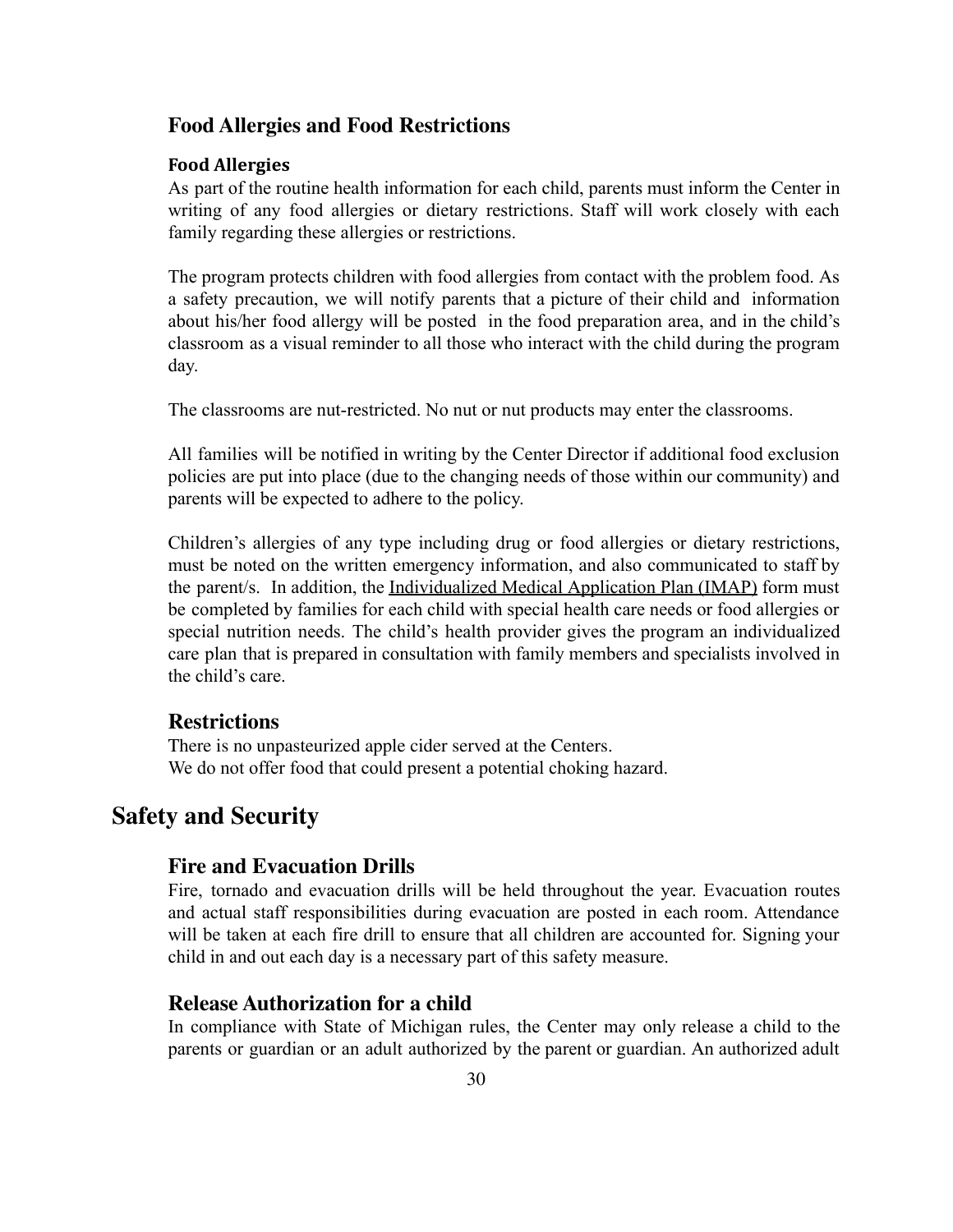is one who is designated on each Child's Information Form. The person must be at least 18 years of age or older. The center will release a child to the person named on the Child Information record upon notification from the parents.

Please be reminded that it is the standard procedure for NCCC to require photo identification for any individual unknown to the staff prior to releasing a child from the program. This is our routine practice and any authorized individuals who are being sent to the Center by a parent should be prepared to show photo identification to the staff.

#### <span id="page-30-0"></span>**Visitors to the Center**

Visitors are to report to the office, or check in with a staff member when arriving for an observation or a visit.

#### <span id="page-30-1"></span>**Severe Weather**

#### **Winter Weather Policy for U-M Children's Centers**

In the event of severe winter weather that is treacherous but does not result in an official reduction in operations, the centers will be open, however, **may need to delay opening until 10:00 amin order to assure adequate staffing to receive all children**. Families will be notified of delayed openings the evening before, if at all possible, via email and a message on the primary phone line of each center. If conditions develop rapidly this notice may not go out until early in the morning. **Families are encouraged to check e-mail for delayed openings.**

**Emergency Reduction in Operations.** The University never totally "closes" due to the continuing need for services to patients, students, public safety and sensitive research projects. However, in the rare event of extreme winter weather, the administration may call for a *"Reduction in Operations".* This status would be posted on the U-M home page and sent to any U-M faculty, staff or student who signs up for emergency alerts. **In the event of a reduction in operations, the Children's Centers will only be open to those U-M staff and faculty who are considered "critical staff".** Lunch will NOT be provided during a reduction in operation. Children will need to bring their own lunch. This status should be communicated to you by your unit/department director so that you are clearly informed of your expected attendance during a reduction in operations.

The Centers *will not be able to provide care to families who are not considered critical staff in the event of University-wide reduction in operations*. Due to the emergency and extremely rare nature of such a partial closing, tuition will not be refunded for the day of care.

For those who are not critical and worry that they may still need care in such a situation, the University has some resources for you to consider. For more details, please visit <https://hr.umich.edu/benefits-wellness/family/work-life-resource-center>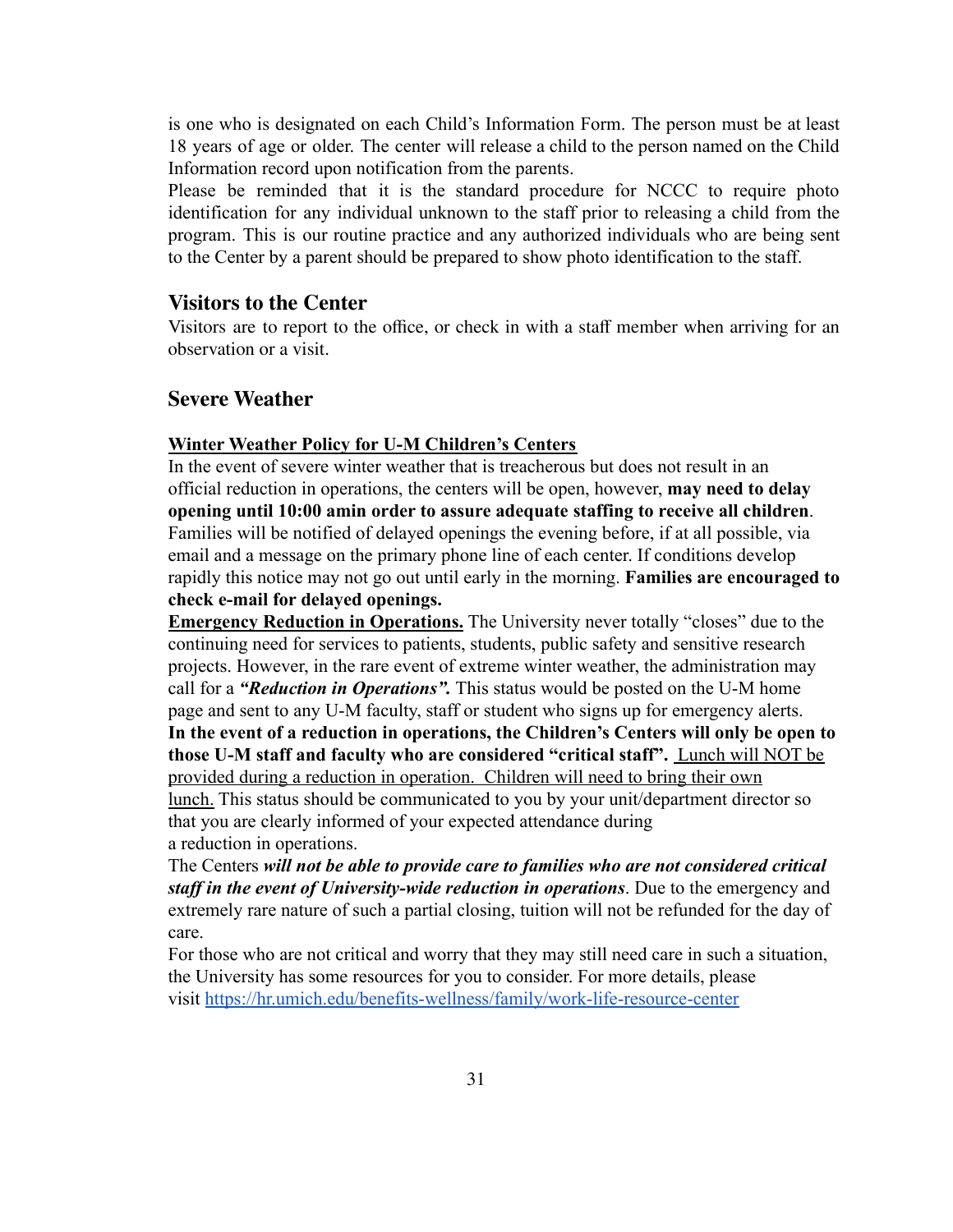1. **Family Helpers** – a listing of University students and benefit-eligible retirees who are interested in providing child care. We recommend finding a caregiver before you need it in an emergency so you have an existing relationship with a caregiver.

<https://hr.umich.edu/benefits-wellness/work-life/u-m-family-helpers>

2. **Kids Kare at Home** – this service may be able to send a caregiver to your home. The program does require pre-registration. Kids Kare will prioritize those who are critical to the University first, but may be able to serve others depending on demand and available caregivers.

[https://hr.umich.edu/benefits-wellness/work-life/child-care-resources/sick-or-backup-chil](https://hr.umich.edu/benefits-wellness/work-life/child-care-resources/sick-or-backup-child-care-service) [d-care-service](https://hr.umich.edu/benefits-wellness/work-life/child-care-resources/sick-or-backup-child-care-service)

3. **Care**.**com** – this community program may be able to help you find a caregiver at short notice. This is not a U-M service, it is available to the community. A fee is required.

<https://www.care.com/>

We do our best to continue services to families throughout our snowy Michigan winters! We have put these exceptions in place to protect the safety of our staff when traveling to work and to support families who must report to work to keep the University safe. Please contact your center director with any questions you may have. Thank you for your support of your Children's Center community during winter weather.

<http://spg.umich.edu/policy/201.27>)

[https://hr.umich.edu/benefits-wellness/family/work-life-resource-center/flexible-work-opt](https://hr.umich.edu/benefits-wellness/family/work-life-resource-center/flexible-work-options/extreme-winter-weather-staff-support) [ions/extreme-winter-weather-staff-support](https://hr.umich.edu/benefits-wellness/family/work-life-resource-center/flexible-work-options/extreme-winter-weather-staff-support)

### <span id="page-31-0"></span>**Emergency Closing Policy**

If the Center needs to close during the day for any emergency (such as mechanical failure or other unexpected dangers) parents will be notified by telephone to pick up their children as soon as possible. If neither parent can be reached by telephone, the Center will contact those individuals listed on the child's Child Information Record.

# <span id="page-31-1"></span>**Notes for Parents**

- DO NOT leave children unattended in the car.
- Walk your child all the way to their classroom to drop off directly to the teachers and to sign-in.
- Please be sure to sign-in and out every day.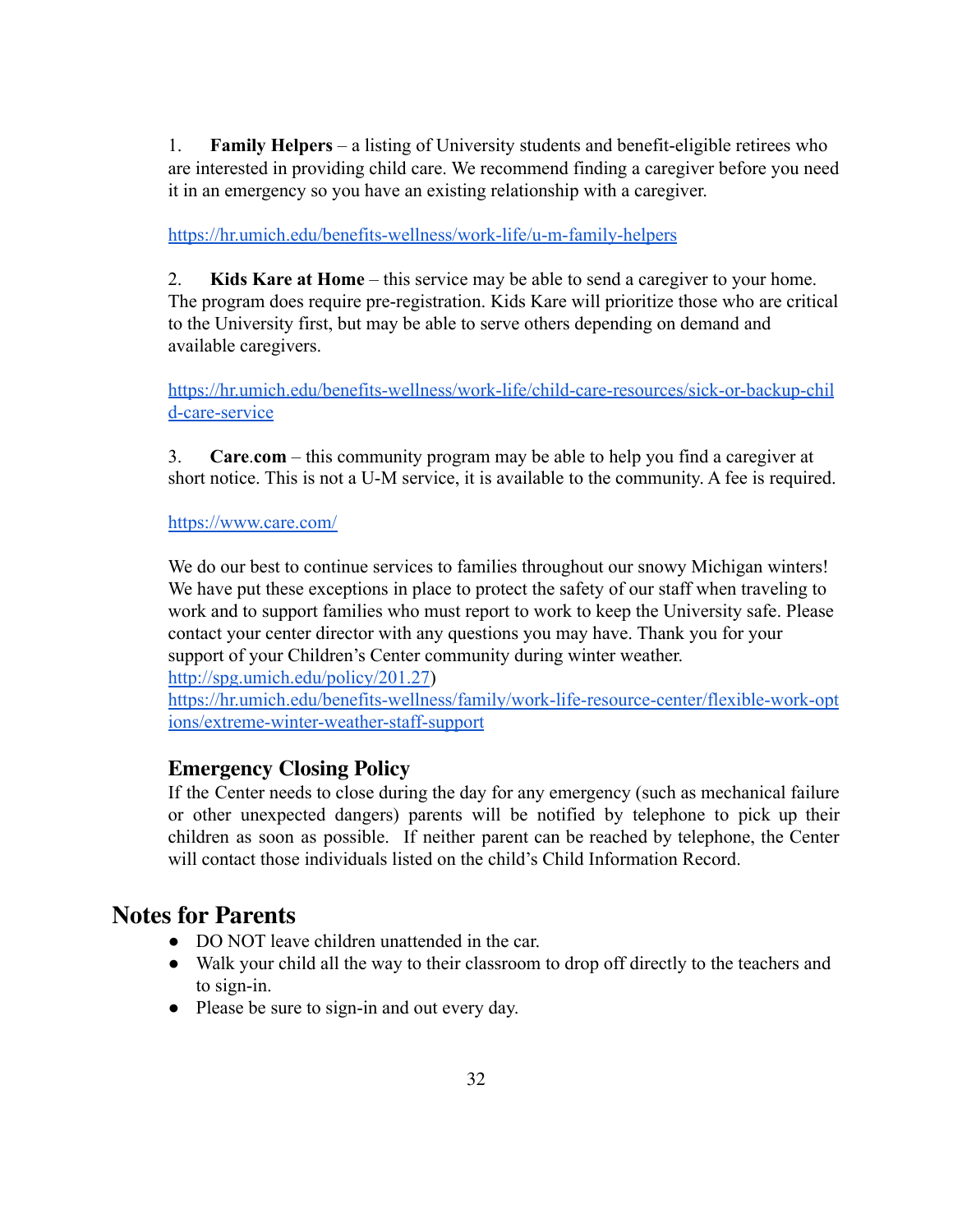### <span id="page-32-0"></span>**Child Abuse Policy**

A licensed child care organization or school is required by law to report any suspected child abuse or neglect if reasonable cause is evident. All information gathered about such matters is regarded as strictly confidential and only discussed with the appropriate people.

## <span id="page-32-1"></span>**Classroom Information**

#### <span id="page-32-2"></span>**A Child's First Days**

The first few weeks at the Center are considered a time of adjustment for both parents and children. Many factors, such as a child's age, family experiences and past group experience influence the rate of adjustment. Some parents will find they can leave their child immediately, while others will feel more comfortable staying for a few moments at the beginning of each session for a couple of weeks. The teachers will have suggestions as to how to ease each child into the group and make the first few days as smooth as possible.

#### <span id="page-32-3"></span>**Observations**

*Parents are WELCOME in the Center at any time!* Parents are welcome to observe their child/ren through the classroom windows whenever they like. Please be aware that your child or their classmates may notice you standing there. Parents are also encouraged to participate in their child's classroom activities (e.g. field trips) through prearranged scheduling with the teacher. Family celebrations, holidays and traditions are encouraged to be shared.

#### <span id="page-32-4"></span>**Clothing Guidelines**

- It is important that your child come to school dressed appropriately for the weather.
- Winter clothing includes a coat, hat or hood, snow pants, boots, and mittens.
- Summer clothing includes sunscreen, hat, shorts, and play shoes.
- Since outdoor activities are scheduled daily, it is important to dress your child appropriately.
- Safety recommendations include choosing clothing that does not contain drawstrings (i.e. for hoods, etc.).
- All clothing likely to be removed should be clearly labeled with your child's name using an indelible marker, to help identify their belongings and prevent mix-ups.
- An extra change of clothing is requested by the classroom teacher. Be sure to mark these clothes with your child's name, and consider the seasons.
- Clothing may become soiled as a natural process of play. Even though smocks are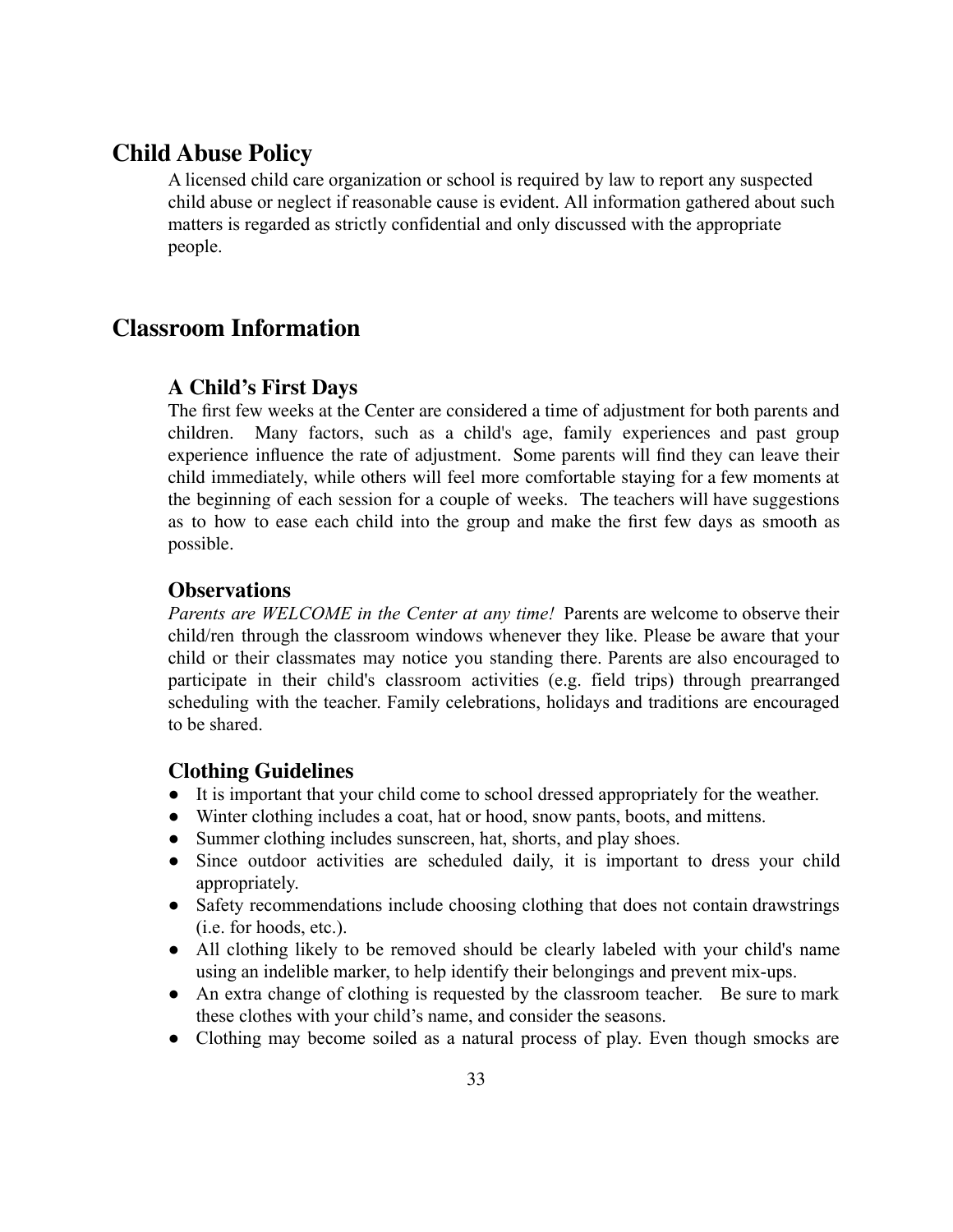available for painting not all children will wear them, or if they do, paint may end up on a sleeve or pants. Therefore, it is suggested that children are sent to school in something that is easily washed, because the process of play can be messy.

#### <span id="page-33-0"></span>**Outside Play**

Since outdoor activities are scheduled daily, it is important to dress your child appropriately. Outdoor activities are an integral part of the program providing children with the opportunity to develop large motor skills and an awareness of their world. Teachers consider the wind chill factor and heat index and temperature when deciding whether to go outside and how long to stay outside.

#### <span id="page-33-1"></span>**Sunscreen and sun-block application**

Suggestions for the minimizing of exposure to the sun include wearing hats, visors, shirts with sleeves, and long shorts or pants. It is the family's responsibility to apply sunscreen to their child before she/he comes to school and provide permission for program staff to reapply sunscreen or sun block with UVB and UVA protection of SPF 15 or higher to exposed skin to full-day children in the afternoon and, if needed, to half-day children.

#### <span id="page-33-2"></span>**Children's Arrival and Departure**

For your child's safety, we require that you or an authorized adult (18 years old) accompany your child into the program at arrival and departure time. Please enter the classroom and sign time-in and time-out on the attendance sheet in the classroom. There is a space for parents' notes on the attendance sheet to record any messages to staff concerning your child. Please be sure that a teacher is aware of your child's arrival and departure.

If the children are not in the classroom at the time of arrival or departure (for example, on the playground) the teachers will carry the sign in sheet with them. Please directly approach the teacher to complete sign in or sign out prior to leaving your child or taking them from the center.

#### <span id="page-33-3"></span>**Classroom Celebrations—birthdays, last day, other celebrations**

If you wish to celebrate at school, please speak with your child's teacher about appropriate suggestions. No outside food or favors may be brought in.

Families may also wish to bring a book to donate to the center library. Children in the past have enjoyed giving a book to the Center as a part of their birthday celebration. We make a notation on the inside cover of the book that it is a birthday book donation.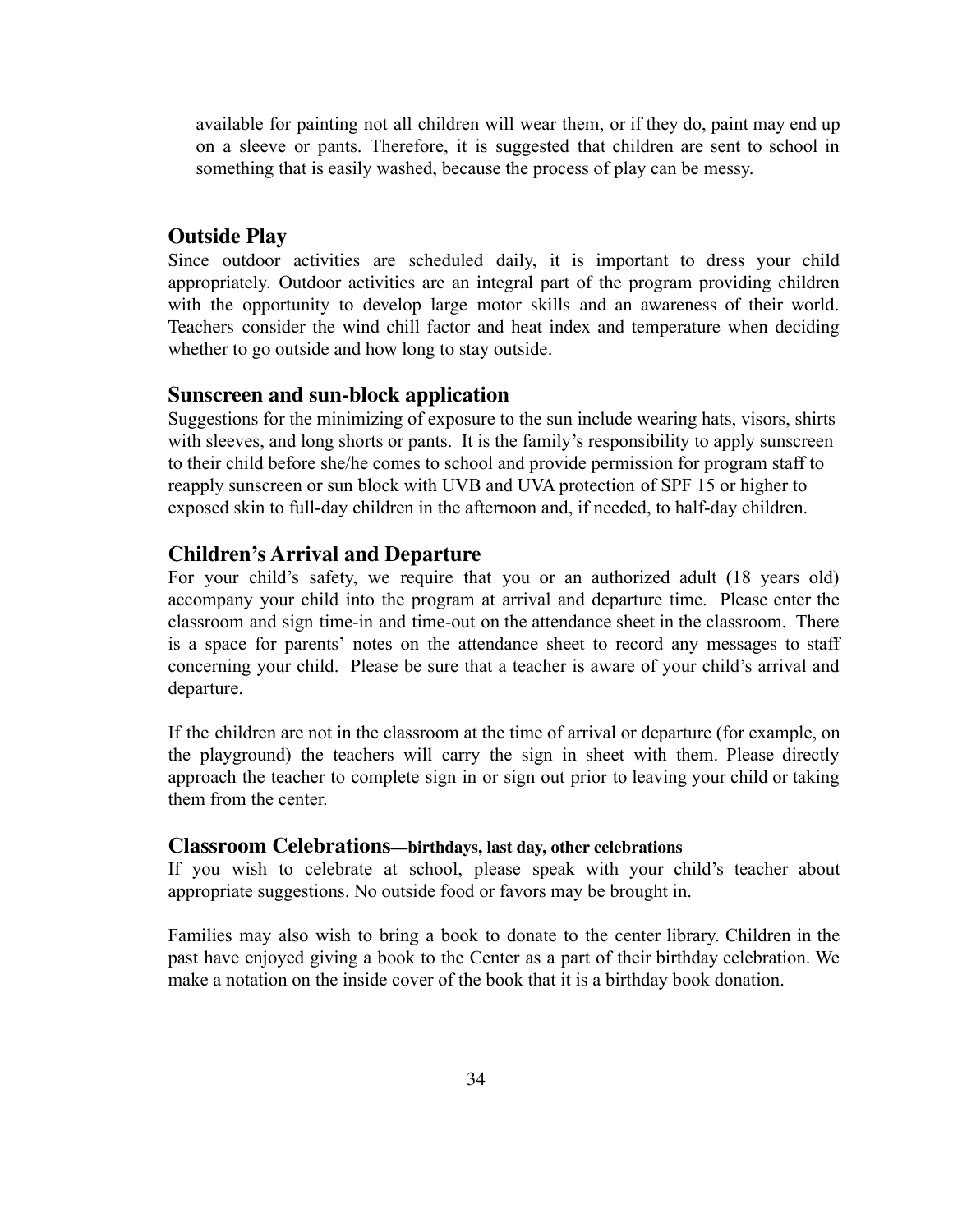#### <span id="page-34-0"></span>**Toys from home**

All classrooms are equipped with toys and equipment appropriate to the developmental stages of the children. As a general rule, therefore, toys from home should not be sent to school unless the teacher has requested them. Together, teachers and parents will consider each child's unique needs and circumstances and create a plan if a toy or object is to be included at school. No loose coins or balloons are allowed.

**No play guns, weapons or similar violent toys are permitted at the Center.**

#### <span id="page-34-1"></span>**Field Trips**

Firsthand experience is an important way for young children to learn more about the world around them. Field trips will be planned throughout the year to provide a variety of "out of school" experience. Excursions away from school may involve walking or riding the University of Michigan bus. The *Child Information Form* grants permission for a child to participate in field trips with her/his class.

#### <span id="page-34-2"></span>**Holiday Celebrations**

NCCC values many cultures and traditions. Parents are invited to share their own traditions and culture with their child's class by reading stories in their primary language, sharing music, games, projects, and other activities related to the child's family cultural experience. Please speak with a teacher, who will be happy to help you incorporate your ideas and traditions into the classroom.

The Center does not celebrate religious or cultural holidays as a group, but children may participate in discussions about their personal experiences.

#### <span id="page-34-3"></span>**Parent Participation and Involvement**

Parent participation is welcomed within the Center. Information is distributed to parents regarding involvement with particular classrooms and involvement on parent committees. Parents may also communicate their request for participation by completing and returning the Parent Involvement Form included in their Parent Orientation Packet.

Parents are encouraged to share their interests and families home culture with the center and their child's classroom. We have center wide events that all are welcomed to join. Festifools, Family Involvement Gatherings, Family Potluck, musical events and more. Communication about these events will be sent to as a center wide communication.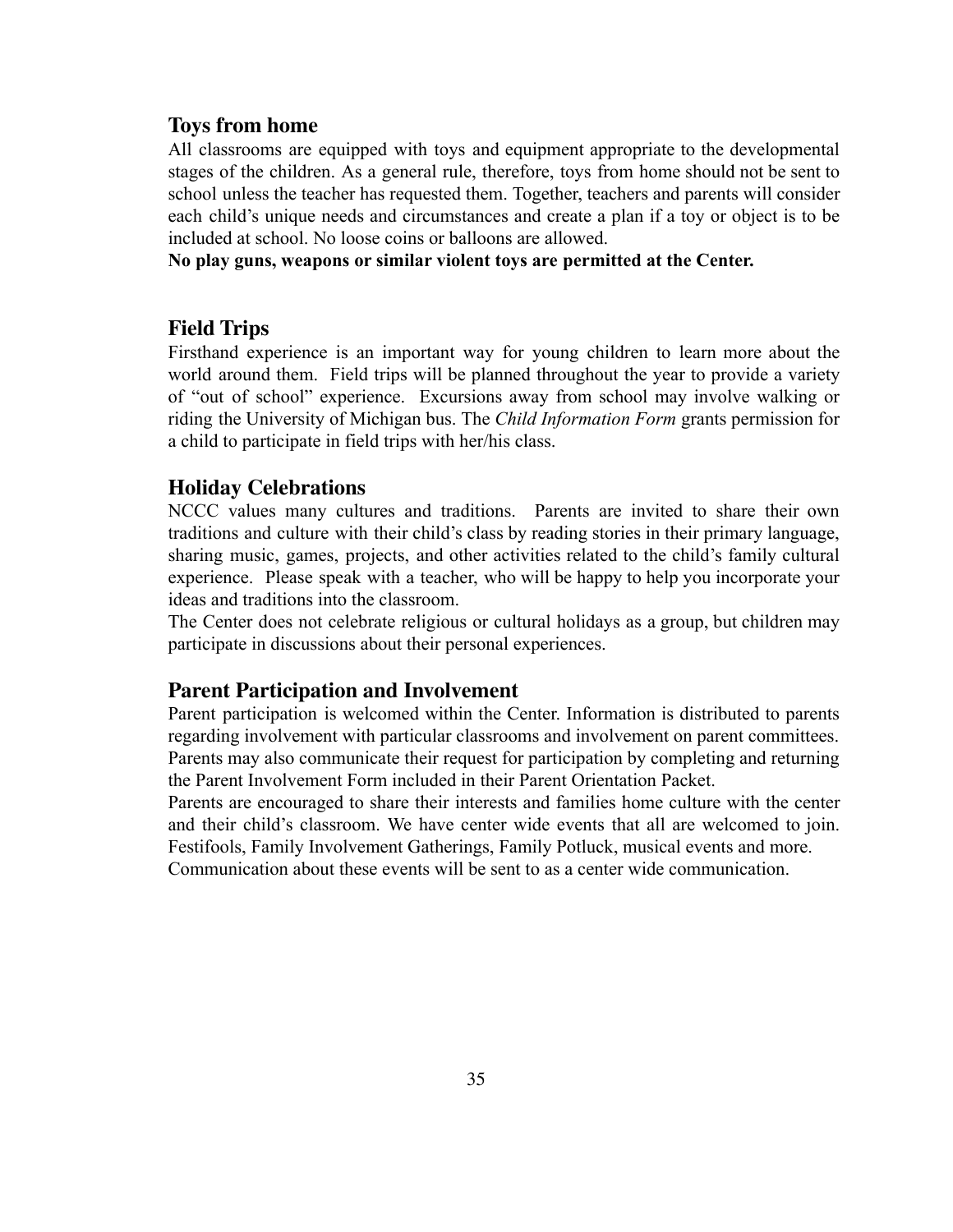# <span id="page-35-0"></span>**Daily Routine**

Families are strongly encouraged to get their child(ren) to the school by 9:00 a.m. for the full-day program and at the start of the program for the half-day programs in order for children to experience the full benefits of the program.

### **Discovery Time**

Each classroom schedule incorporates discovery time where children are free to move throughout the room based on their interests and attention span. Teachers plan learning experiences to bring out each child's curiosity, develop problem solving ability, enhance language skills, read books, act out stories, and expand the understanding of cause and effect with a variety of materials.

### **Large Group (Circle Time)**

Classroom routines include one or more group times of  $15 - 20$  minutes. Children learn to sit for a short time while they participate in activities with the entire class. Some examples of Large Group activities include: singing songs, reading stories, finger plays, cooperative games, or music and movement.

### **Outdoor Play**

Daily outdoor activity is very important for young children and is planned as often as possible. A child who is well enough to be in the program is also well enough to play outdoors. This provides the fresh air and movement needed daily for your child's general well-being and healthy development. You can help your child enjoy outdoor activities by making sure that she/he is dressed properly for weather. In winter, this includes boots, warm coat, sweater, snow pants, mittens and hat.

### **Small Groups**

Teachers work with a small group of about six children to practice and extend new skill levels and concepts to children. The activities are teacher planned and directed based on classroom observations of the group's interests and abilities.

### **Meals and Snacks**

Snacks are provided by the Center and are served twice daily: once in the morning and once in the afternoon. Emphasis is placed on independence as the children serve themselves whenever possible. The menu is posted daily on the classroom parent bulletin board.

We do NOT allow food that is prepared at home to be shared with children,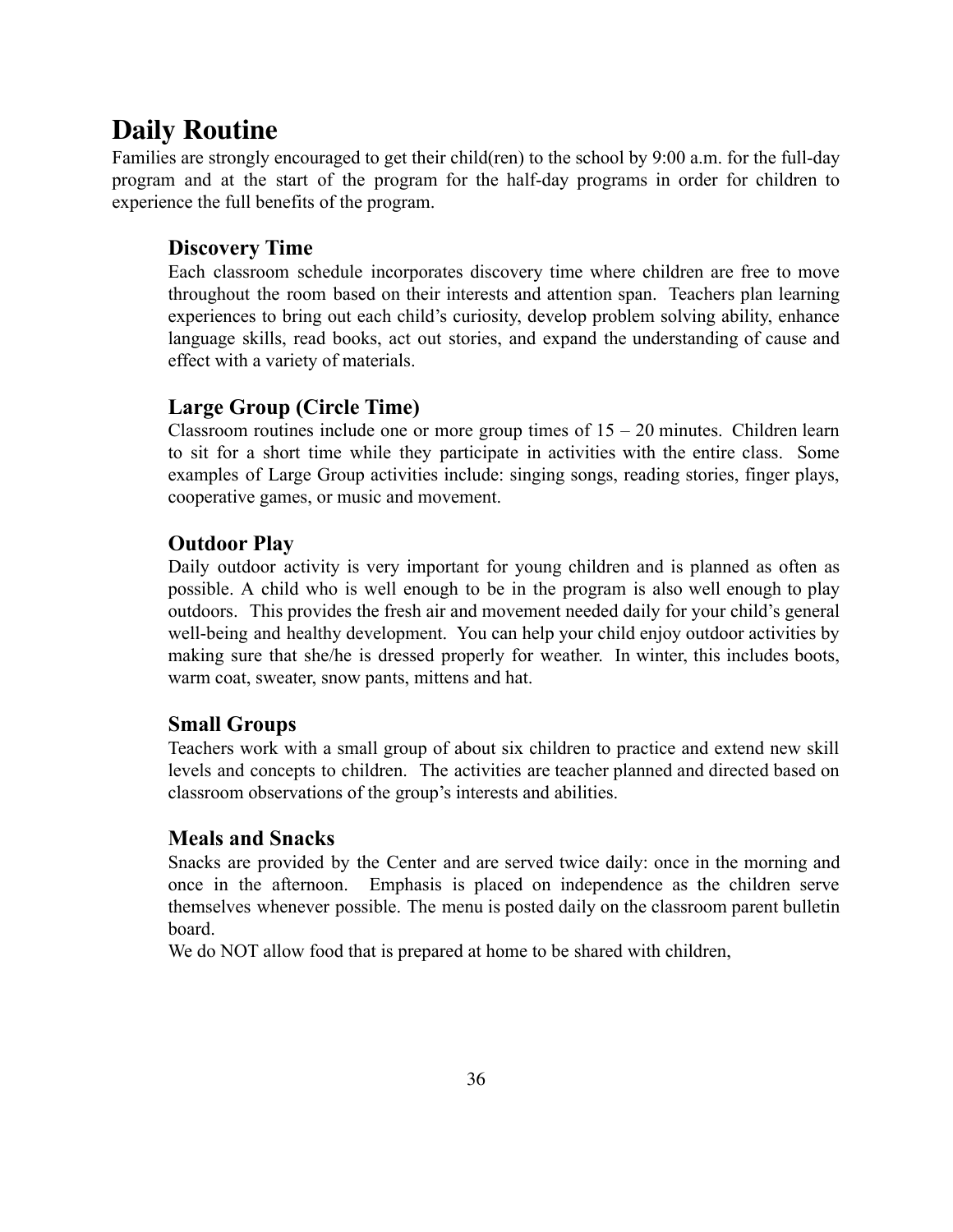# <span id="page-36-0"></span>**Behavior Guidance and Discipline Policy**

The basis of the guidance and discipline policy at the Center is to encourage positive behavior. Since children generally desire positive attention from adults around them, negative behavior is greatly diminished when those adults provide a supportive and nurturing environment.

The staff provides a safe, hazard free setting with careful supervision. The Center's daily schedule, room arrangements, activities, and staffing patterns are designed to promote enjoyable learning experiences. Teachers model respectful and trusting relationships between adults and children, and demonstrate problem solving strategies. The curriculum includes activities that promote respect for others and verbal expression and understanding of feelings. Consistency and understanding the daily routine, reinforcing positive behavior, redirecting children and setting clear limits are the basis for facilitating self-control in children. Because we recognize that young children may not understand or remember the rules provided for their safety, these rules or limits are frequently restated and defined. Though there are common limits and guidelines within the school, each teacher individualizes their responses according to each child and each situation.

In response to potential aggressive and disruptive behavior staff will:

- Set clear, consistent expectations.
- Prevent or restrict a child from hurting self or others.
- Acknowledge child's feelings of anger and frustration.
- Teach conflict resolution skills
- Discuss behavior guidance strategies confidentially with the child's parents.

In rare instances if a child is out of control with anger and frustration and poses a danger to him/her self and or others, the teacher will calmly and firmly remove the child from the situation. The teacher will stay with the child until he/she regains control. The teacher will then help the child work to a more appropriate resolution of the problem. The teacher will contact a parent to discuss any concerns. It is helpful to note changes occurring at home so we can better support the child through difficult times while at school.

If there is a continued pattern of inappropriate behavior, a parent/teacher conference will be scheduled to determine appropriate guidance and steps needed to best support the safety and most positive experience for the child as well as the other children in the classroom. The Center works closely with other professional University and community agencies regarding consultation and referrals for children and families.

We do not use material rewards, because we believe they diminish children's intrinsic motivation.